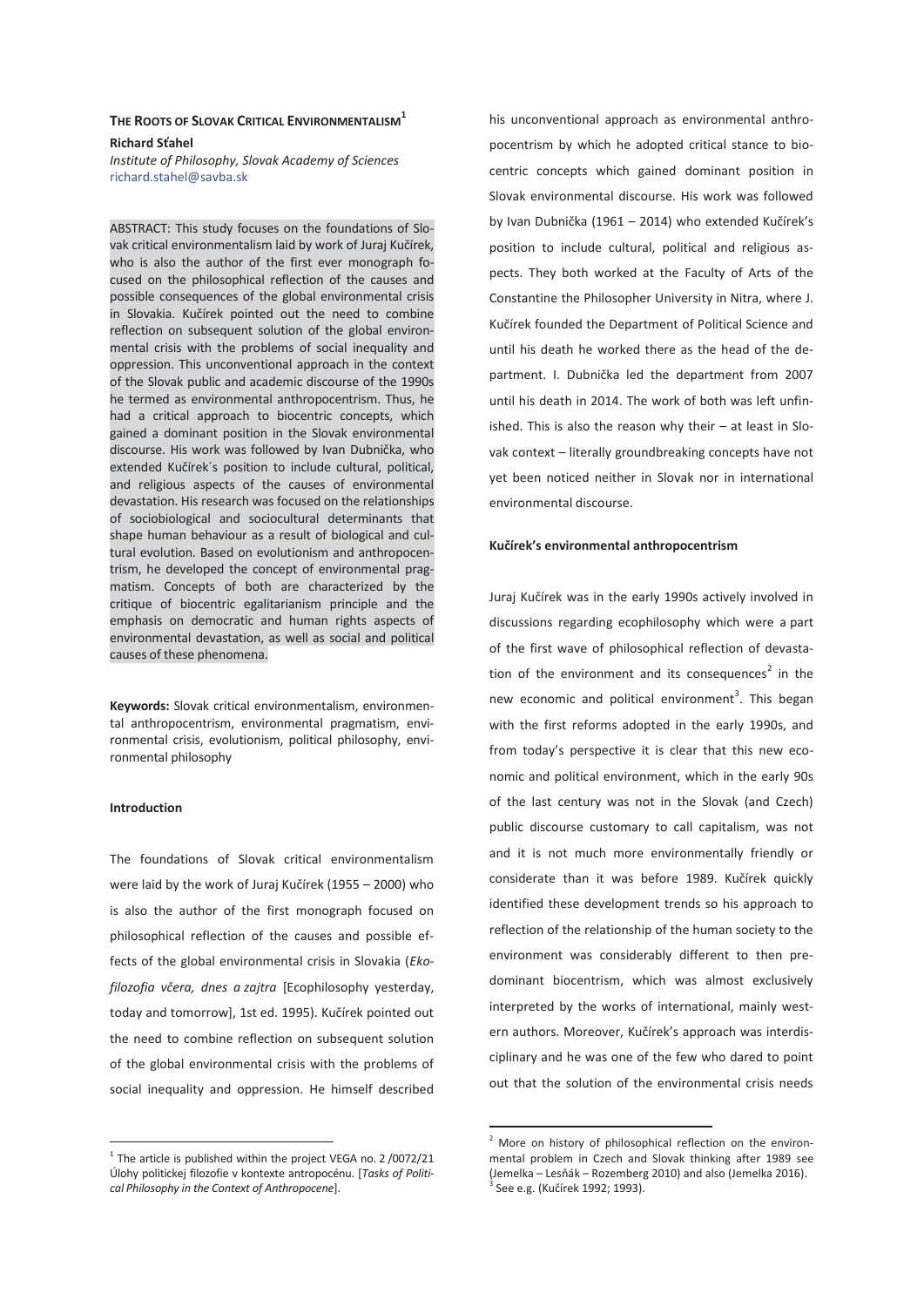a change of economic and political system, so not only a change in approach and values of individuals as was preferred and to some extent still is by the biocentric environmental thinking. Kučírek's assertion that the causes of the global environmental crisis have social character was in Slovak environmental thinking of the 1990s pioneering $4$  as well as provocative because it challenged then uncritically accepted concepts of society and processes of dismantling the welfare state already in progress. In his environmental thinking, Kučírek wasn't afraid to point out the deepening discrepancy between concepts favouring the ethical transformation of the individual and the wave of consumerism massively supported by new domestic elites, mass media and heralds of the necessity of reforms in the spirit of neoliberal ideology in its historical triumph, who came from the same "West" as biocentric concepts.

He introduced his concept in a comprehensive form in the above mentioned monograph *Ekofilozofia včera, dnes a zajtra*. There Kučírek critically analyses not only philosophical roots of the modern industrial civilization but also environmental thinking itself. He points out that "ecophilosophy shortly after its formation split up into two directions: biocentric and anthropocentric" (Kučírek 2008, 55). However, these two directions diverge only seemingly. Both see the cause of the environmental crisis in extreme anthropocentrism which puts man and nature against each other. Both directions also point to necessary change of the value system and way of thinking, and thirdly, according to Kučírek, even biocentrism hasn't really been able to abandon the anthropocentric position, because it, despite its proclaimed biotic equality of all living, attributes to man a unique position among all living creatures. This follows from the requirement that a person or mankind should take responsibility for preserving life on the

planet. And it is this discrepancy – discrepancy of the principle of biocentric egalitarianism and the principle of responsibility in environmental ethics or in the concepts of moral ecology – that J. Kučírek criticised. At the same time, he also pointed out the need to turn "from irresponsibility to responsibility of the human race for the environment" (Kučírek 1993, 160). The responsibility cannot lie with a person degraded to the level of an animal species, but only with a person with an exceptional position in the community of all life. This exceptional position stems from the fact that "man is the cause of the current environmental crisis and only he can and must solve it and avert it. An exceptional place also means a high degree of responsibility. The ideal of the modern industrial society – freedom of the individual – must be limited by the recognized need to save life of Earth" (Kučírek 1993, 166).

J. Kučírek responded to the criticism of the authors of the concept of moral ecology looking for the causes of the global environmental crisis in anthropocentrism by claiming that "current ecological problems do not and cannot have their origin in anthropocentrism as such, but only in its too narrow technocratic and vulgarized understanding" (Kučírek 2008, 56). He considers the biocentric romanticism looking for the "culprit" of the global environmental crisis in anthropocentrism and offering a solution of this crisis in elimination of it to be a stage in the development of the environmental thinking which did focus the attention to ecological aspects of all human activities but owing to its own internal discrepancy cannot be a source of necessary changes (Kučírek 1993, 161–166).

Kučírek's position is therefore intentionally and programmatically anthropocentric, but it is an environmental anthropocentrism. And it is, according to him, "based in the polycentrism of nature and exceptionality of man on Earth" (Kučírek 2008, 84). According to Kučírek "anthropocentrism as a philosophical reflection of human existence expresses his self-awareness, which is a prerequisite for the inner noetic revival and self-transformation of man, his thinking and action, his system of values in favour of the philosophy of survival and sustaining life in the broad-

 $\overline{a}$ 

 $4$  In his investigation of the causes of the global environmental crisis, J. Kučírek thus came to almost the same conclusion as the founder of social ecology, Murray Bookchin, came to in the 1960s. However, an examination of the roots of Kučírek's thinking so far has not shown that he is familiar with M. Bookchin's concept of social ecology. Kučírek's concept can therefore be considered the result of his own efforts to philosophically reflect the key development tendencies of modern society.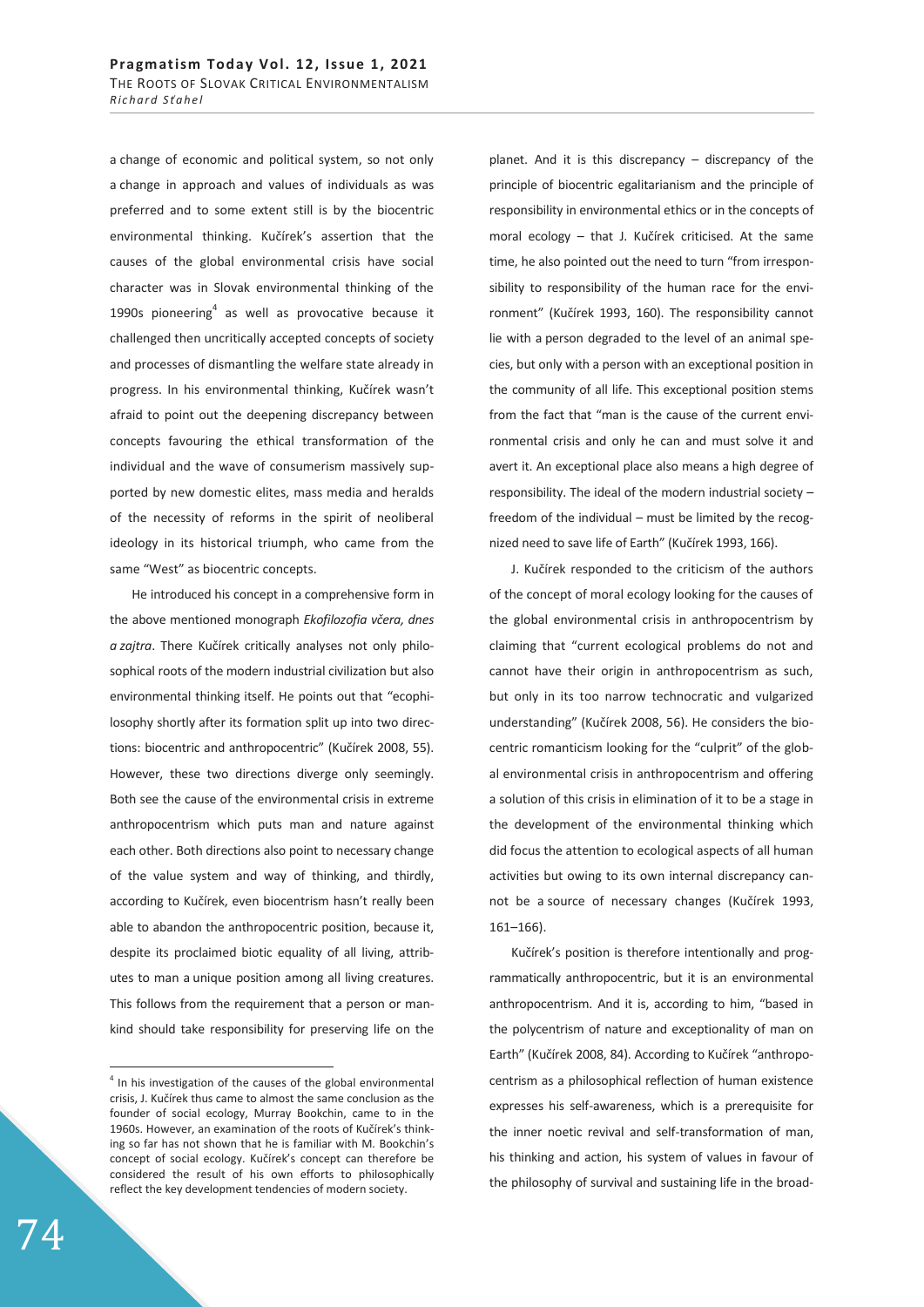est sense" (Kučírek 1992, 118) and therefore the philosophical reflection "as such cannot be anything else then *anthropocentric and environmental at the same time*" (Kučírek 1993, 165). From this viewpoint he also interprets the concept of the reverence for life of Albert Schweitzer, which is according to Kučírek necessary to interpret in the context of the whole Schweitzer's work. From this point of view, he sees Schweitzer's work as an anthropocentric reflection of not only the "will to live", but also of the "senseless cruelty of nature" and also of the "humility before life", and only man is capable of this as well as of the reflection of these phenomena. In that regard, it may also be noted that Schweitzer, as a doctor who has always and everywhere sought to save human lives, may have had difficulty in taking the biocentric attitude which is often attributed to him. Schweitzer's reflections then can be understood as an inspirational source of environmental anthropocentrism. Kučírek wrote that "Schweitzer's ethics rejects the technocratic anthropocentrism of Cartesian philosophy and at the same time in time and content advance overcomes the ecosophistic biocentric inconsistency of environmental anthropocentrism" (Kučírek 2008, 74).

According to Kučírek, the current state of the relationship between man, society, and the environment therefore leads to the need to conceive environmental anthropocentrism, which "consists in recognizing that the normal life of the human individual depends on the society to which he belongs and the ecosystem in which he lives" (Kučírek 1992, 118), which means that "environmental limits determining human activities are introduced into the philosophical system" (Ibid.). Therefore, thinking about environmental problems and threats is inextricably linked with thinking about social problems and threats, even that the key to tackling the environmental crisis lies in the social sphere. "The social problem of man seen on an environmental level becomes a central problem enabling to proceed to the solution of global problems" (Kučírek 2008, 58).

According to Kučírek, the lack of attention to the social dimension of the causes of the environmental crisis is

another aspect of biocentric concepts. He therefore also criticized biocentrism that "... it prioritises the responsebility of the individual and takes the social environment into account only marginally. By individualizing the approach to solving the environmental crisis and not seeing or underestimating the social level as content-creating, it reaches a dead end. The appeal to change man, without changing society, is at best a set mirror of our evil conscience and in most cases only an emotional cry without a real resonance of humanity" (Kučírek 2008, 69).

According to Kučírek, "the primary threat to contemporary humanity does not result so much from its negative impact on the ecological balance of the Earth and the catastrophic devastation of the environment, but from its inability to solve and manage its own social events" (Kučírek 2008, 85). The acute environmental crisis is thus a consequence of the social crisis (Ibid.). The main risk is therefore the deepening of the social inequality, because "humanity is not facing an impending ecological catastrophe "united" and operational precisely for social reasons ... The vast majority of people live in such conditions that it is completely irrelevant to them what will be, figuratively speaking, tomorrow. These people have trouble surviving today and no prospects for a better tomorrow, literally living in genetically determined hopelessness and misery" (Kučírek 1998, 4). And it is this misery in the utmost form of lack of water and food that is the main source of a growing number of conflicts, mainly in developing countries. Therefore, Kučírek states, "More than the threat of nuclear war the world and human society today is threatened by "the ticking of a social bomb". The detonator is poverty, which is the fruit of deepening inequalities within and between states. Poverty and hunger are hidden behind numerous civil wars, which outwardly appear as ethnic or religious wars" (Kučírek 2008, 88). Kučírek thus autochthonously came to almost the same conclusions as Ulrich Beck pointed out with his concept of a global risk society. The events of the last decade confirm that social inequalities become the cause or detonator of conflicts when they are exacerbated by acute water, land and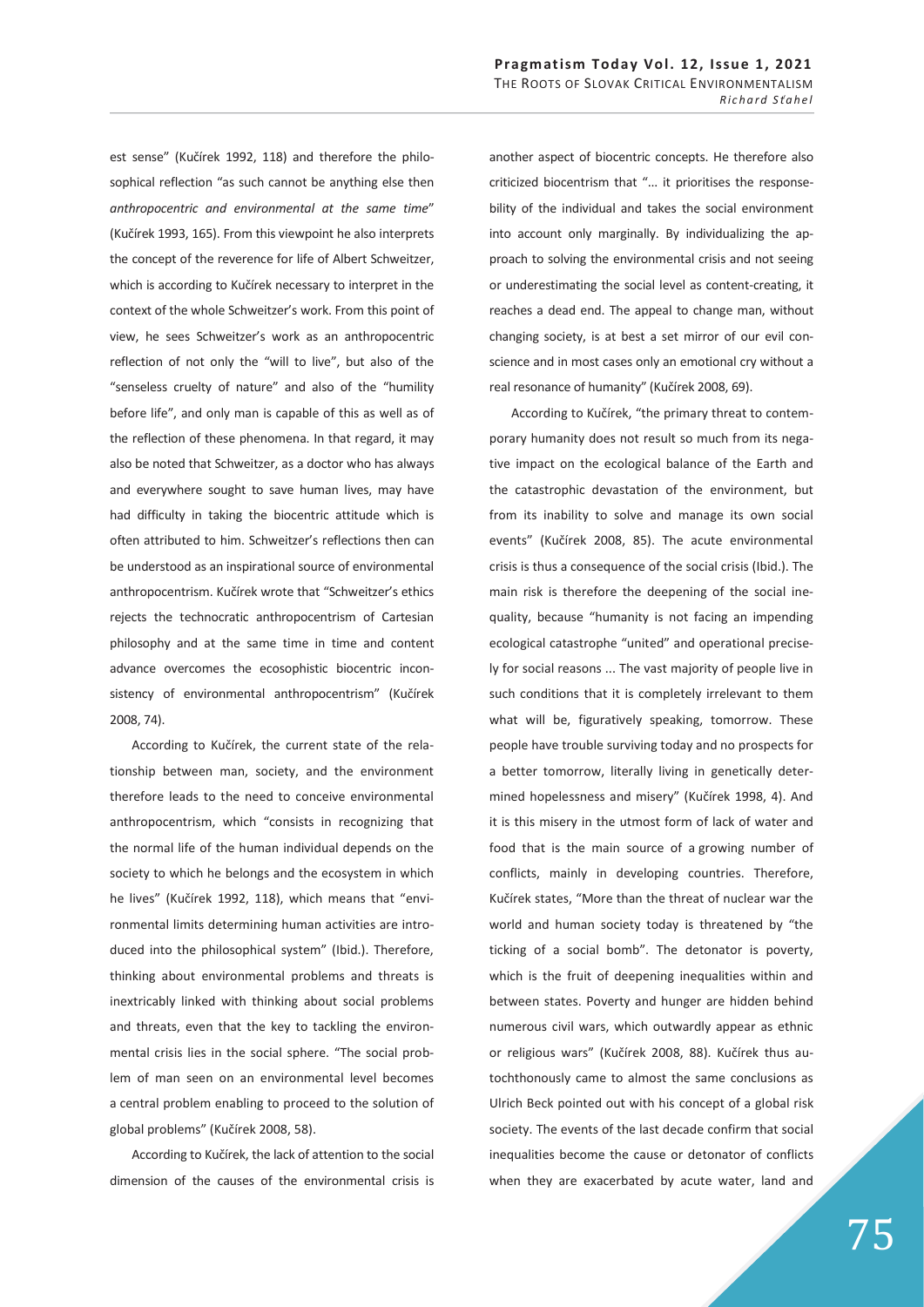food shortages, whether due to prolonged drought and climate change, population growth, or, most often, their combinations. It is these factors that deepen religious, ethnic and social conflicts that may have long been overcome or latent. The response to the existential threat that water and food insecurity undoubtedly is often takes the form of fundamentalism, a return to the "roots" of ethnicity or religiosity, allowing for a closer grip and thus a more effective struggle of the endangered community for resources. It seems that the generosity and tolerance of an open society allows only a sufficient resources or surplus of them.

In the early 1990s, Kučírek pointed out that it is necessary to "make a critical analysis of the philosophical foundations of western civilization in terms of environmental limits and try to change the common and on the whole world imposed hierarchy of values in these intentions" (Kučírek 1992, 118). At the same time, it was supposed to be a truly fundamental change, even in philosophy itself, in which it is a "shift from the philosophy of world change to the philosophy of its preservation" (Kučírek 1993, 165). He saw in this the essence of his concept of environmental anthropocentrism. At the turn of the millennium, however, he stated that due to the continuing devastation of the environment, "environmentalism must gradually move from finding and defining a new value system of humanity to choosing a real way to solve the problem" (Kučírek 1998, 2). Environmentalism "must be able to solve the problem of responsibility of man and society for the condition of the environment on both interconnected levels – environmental and social" (Kučírek 1998, 3).

In the mid-1990s, when the processes of dismantling the welfare state and desocializing the economy, along with the curtailment of social rights, were just beginning. but at the level of public discourse it was virtually impossible to thematize these themes or even criticize them without risking stigmatizing their author as a posthumous child of the former regime, or so-called "old structure", he was able as one of the few Slovak thinkers reflecting on the deepening environmental crisis, to point out not only its globality, but above all its inseparability from the social crisis, emphasizing their complexity and interdependence, which allowed him to interpret them as a crisis of humanism. In this context, he states that we have reached "a borderline where the crisis of humanity, manifested as the inability or unwillingness to solve centuries-old social problems, blocks the possibility of solving catastrophically accumulating environmental problems" (Kučírek 2008, 78).

He pointed to the need to change society, but not towards the deepening of social inequalities, which was the development of Slovak and global society as a result of neoliberal reforms of the 1990s. Kučírek persistently emphasized that it is social inequalities and their deepening that play a significant role in the devastation of the environment at the planetary level. He rejected the uncritical adoption of the ideas and approaches of the founders of ecophilosophical and ecosophical thinking, which often took place in the Slovak environment in the 1990s. He termed his concept environmental anthropocentrism, thus introducing into environmentalism on the one hand a critique of extreme biocentrism and on the other hand a critique of social inequalities, both the causes of their emergence and their accelerating deepening. At the same time, however, he understood anthropocentric environmentalism as an "practical wisdom" or philosophy of Aristotle, that is, not only as a theoretical reflection without the ambition to influence the environmental as well as the social situation of mankind. According to him, "If the environmental level is not connected with the social level, there is no solution in real practice. Mankind's inability to solve basic social issues escalates environmental problems. Environmental and social is mutually conditioned in time and content in the given process" (Kučírek 2008, 78). That is why he was looking for ways to reflect the knowledge from the reflection on the causes and nature of the environmental crisis in environmental education, in citizenship education or in, thanks to him, the Slovak political science which he helped to build. Ivan Dubnička significantly enhanced the starting points sketched by Kučírek.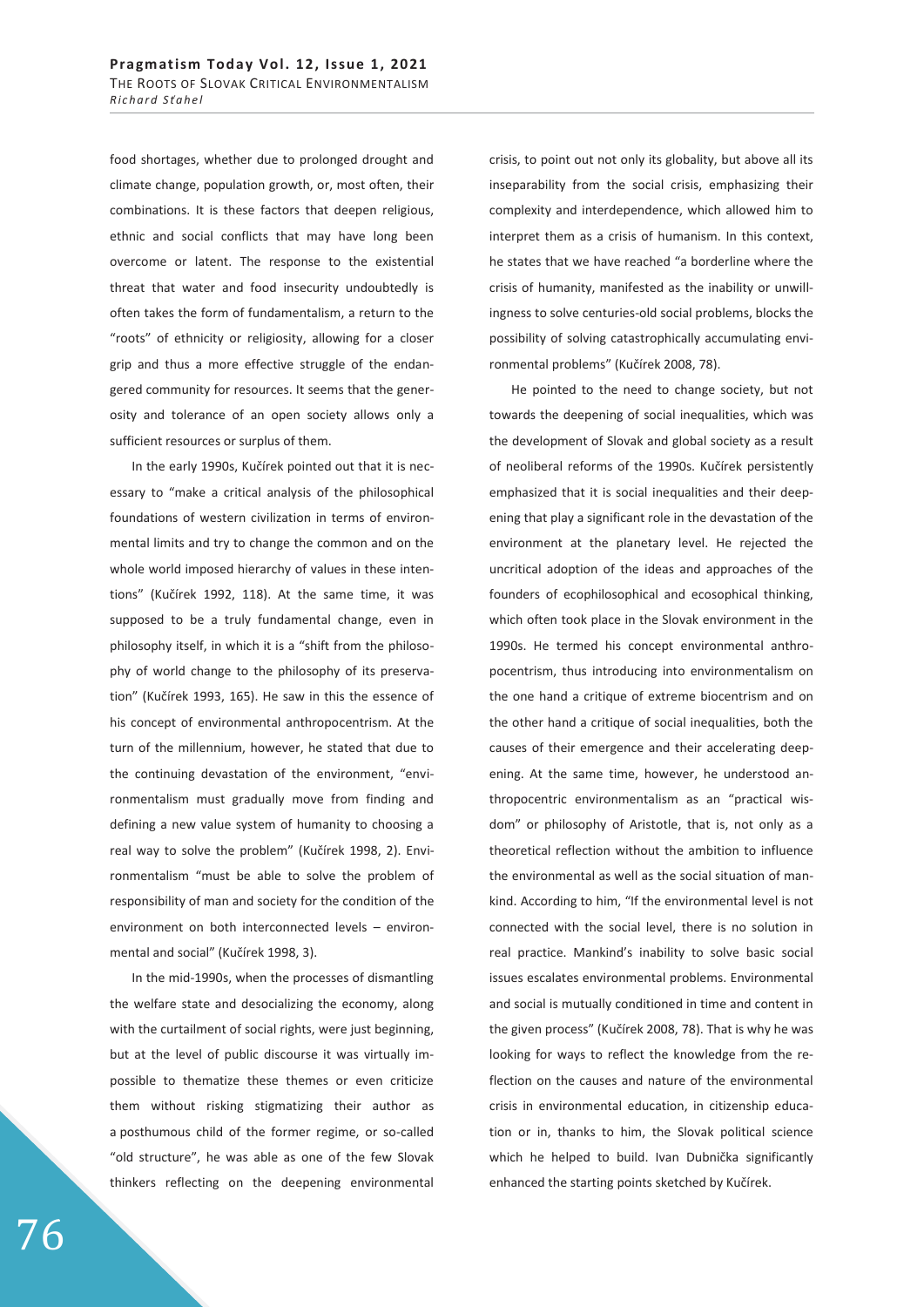### **Dubnička's environmental pragmatism**

Ivan Dubnička was one of the most important representatives of Slovak environmentalism. His concept is based on a comprehensive analysis of the causes and manifestations of the global environmental crisis, in which he sought to combine cultural, political and philosophical approaches to the issue. His research was focused on the relationships of sociobiological and sociocultural determinants that shape human behaviour as a result of biological and cultural evolution. He held the position of environmental pragmatism, evolutionism and anthropocentrism.

He defines his attitude as anthropocentric $5$ , because according to him, man, with all his evolutionary physical and mental equipment, is "destined to think anthropocentric" (Dubnička 2003, 246). Moreover, if he did not think so, he could not even think ethically, not yet to be held accountable for his actions. From this point of view, therefore, he considers biocentrism in environmental thinking to be internally contradictory, and therefore theoretically and practically unsustainable. In particular, the principle of biocentric egalitarianism and the principle of responsibility in environmental ethics, or concepts of moral ecology are in contradiction. Biocentric egalitarianism, as one of the main principles of moral or deep ecology, presupposes the equality of human and nonhuman, at least animal life. However, this attitude practically excludes the possibility of taking responsibility for non-human life or even for the preconditions of life on the planet in general. "Being just one of many species and being responsible for them is philosophically inappropriate. Responsibility for something, in this case for the world, for nature, for animals, is a confirmation of superiority, a confirmation of sovereignty and ownership, even if enlightened" (Dubnička 2011c, 41 - 42). Concepts working with the principle of biocentric egalitarianism thus unwittingly fall into positions that are subject to concentrated criticism, because they consider

-

them to be at least one source of the global environmental crisis. According to Dubnička, the authors of moral ecology "make the main mistake in confusing anthropocentric thinking with biocentric and, being held by this mistake, try to solve the crisis in society and in the environment. The crisis caused by the species *Homo sapiens* wants to be solved by the same species *Homo sapiens*, but with a changed identity. They think very little about our nature, about our evolutionary conditions" (Dubnička 2011c, 43). That is why Dubnička pays great attention to evolution – biological and cultural and, last but not least, anthropology. In this context, he literally writes, "An analysis of the global environmental crisis is not possible only from the positions of philosophy or ethics, but also an anthropological view is needed. Only at the roots of human nature can one look for a solution (if there is any) to the current state both in nature and in society" (Dubnička 2011c, 43).

Moreover, according to I. Dubnička, man is human also thanks to culture, and it is always anthropocentric – created by man, in his image and for his needs. I. Dubnička understood culture as an adaptive means of the species *Homo sapiens*, as its evolutionary strategy in the struggle of man as an animal species for survival (Dubnička 2011b, 51). Adaptation to the external environment is material culture, adaptation to the internal environment is spiritual culture (Dubnička 2011b, 52). However, man and his culture are at the same time a part of nature, man, and thus also his culture, is therefore existentially dependent on nature, for example only by the sheer necessity to eat regularly. According to I. Dubnička, this fact shows that the way of subsistence determines culture, i.e. also mythology, cult, magic and morality, and finally its theoretical reflection, ethics. Therefore, we can talk about the culture of hunters, fishermen, shepherds or farmers (Dubnička 2011b, 56). Moral rules are always part of this culture, including relationships with animals or nature in general.

Dubnička examines the ability to think ethically and to act morally from the point of view of evolutionary anthropology, because, as he emphasizes, man is not

<sup>&</sup>lt;sup>5</sup> In this context, he openly refers to the ideas of J. Kučírek.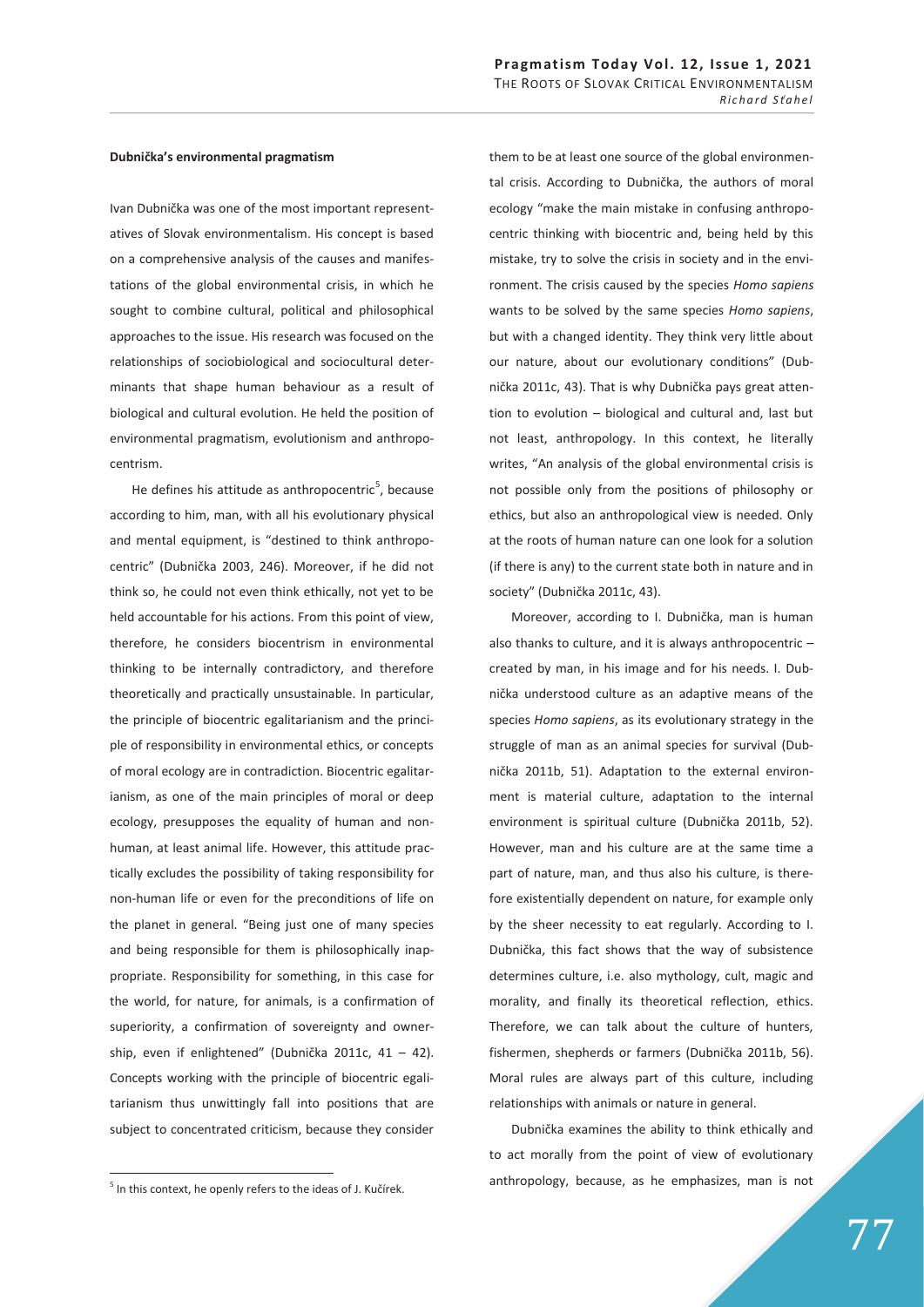only subject to biological but also to cultural evolution. He therefore considers the relationship of man to animals and to the whole of nature to be an important aspect of cultural evolution, through which it is possible to examine the ethical relationship between man and animal and through it the broader relationship between man and nature. However, Dubnička's examination of this relationship as an essential aspect of the global environmental crisis is not limited to the industrial era of human development, as is the case with many authors examining this issue, or seeking reasons and a possible way to overcome the global environmental crisis in the field of ethics and morality, but also takes into account the previous stages of development of human societies – he examines the ethical attitudes of hunters and gatherers as well as shepherds and farmers.

I. Dubnička analyses the metamorphoses of the human-animal relationship (and through it the humannature relationship) through the prism of how animals are depicted and what importance is attached to them in totemism, mythology, various religions<sup>6</sup>, but also in heraldry, modern state symbolism, ideologies and finally in current marketing. In all these cultural forms of man's relation to animals and nature, he shows that the predominant ethical attitude of man to animal species and nature as a whole is pragmatism and often even cynicism<sup>7</sup>. This is what allows Dubnička to point out the problems of environmental ethics, especially that which refers to the allegedly harmonious, non-conflicting relationship of pre-industrial societies with the environment. At the same time, he challenges all theoretical concepts looking for the causes of the global environmental crisis in the field of morality or failing ethical theories. According to Dubnička, humanity has been systematically increasing the selection pressure on the environment for a long time, since the dawn of its history. At the same time, humanity can always find a moral justification for such actions. Dubnička points out that the moral principles of hunters-gatherers no longer prevented the hunting or extinction of many animal species, not even the sacred or totem species, i.e. those species from which individual tribes derived their origin or identity. The extinction of animal species, as one of the most serious phenomena of the current global environmental crisis, is not only a consequence of the way of production in industrial society, but apparently occurred  $20 - 40$  thousand years ago, when mankind was still innumerable and subsisted only on hunting and gathering. Despite the technology of the Stone Age, mankind, through hunting<sup>8</sup> and landscaping<sup>9</sup>, significantly contributed to the extinction of many animal species, millennia before the Neolithic, long before the industrial revolution. Even the ethical and religious ideas of hunters and gatherers, who from today's point of view were much closer to nature than modern man, by considering themselves as an integral part of all living things, "appear as a means to adapt to their own subjective world" (Dubnička

-

 $6$  For example, the rise of Christianity, but also of other monotheistic religions is associated with pastoralism. According to Dubnička, they could have originated only in pastoral cultures and are therefore to a large extent their expression, i.e. the expression of the way of obtaining food and the adapted way of life. Not only do they use metaphors associated with pastoralism, but also the value system, the system of organization of society and family (patriarchy) are fully subordinate to nomadic pastoralism and the associated life experience. 7

He points to a repeating cycle, in which a species was first systematically exterminated and only then, when it actually disappeared from a region or was completely extinct, was it promoted to a heraldic symbol or in modern times declared a legally protected animal or used in marketing in the form of a company name or brand or product name.

<sup>8</sup> Hunting was aimed either directly at obtaining food (meat) and other raw materials (skin, tendons, bones, horns, tusks or antlers of hunted game) needed to sustain human life, or was (and still is) a way of physically disposing of specific animals or even whole animal species that endanger or compete with humans. In this connection, I. Dubnička points out, referring to the amount of archaeological evidence, that prehistoric hunters often used hunting techniques in which whole herds perished (e.g. were driven to a high reef) and hunters could not use the amount of game caught in any way, which does not indicate harmonious, gentle, or balanced relationship to nature, which is often assumed about Stone Age hunters. After the domestication of the first animals and the emergence of agriculture, manfarmers not only changed the country, where there was less and less space for native, non-domesticated species of animals and plants, but also systematically wiped out species that either hunt economically interesting game for humans (domesticated and non-domesticated) or graze on pastures on which humans graze economically interesting species. This process actually continues to the present day – every time a wolf or bear attacks a reared sheep or a after "raid" of wild boars in the fields, the affected farmers always demand the shooting of these "pests". 9 E.g. by burning forests.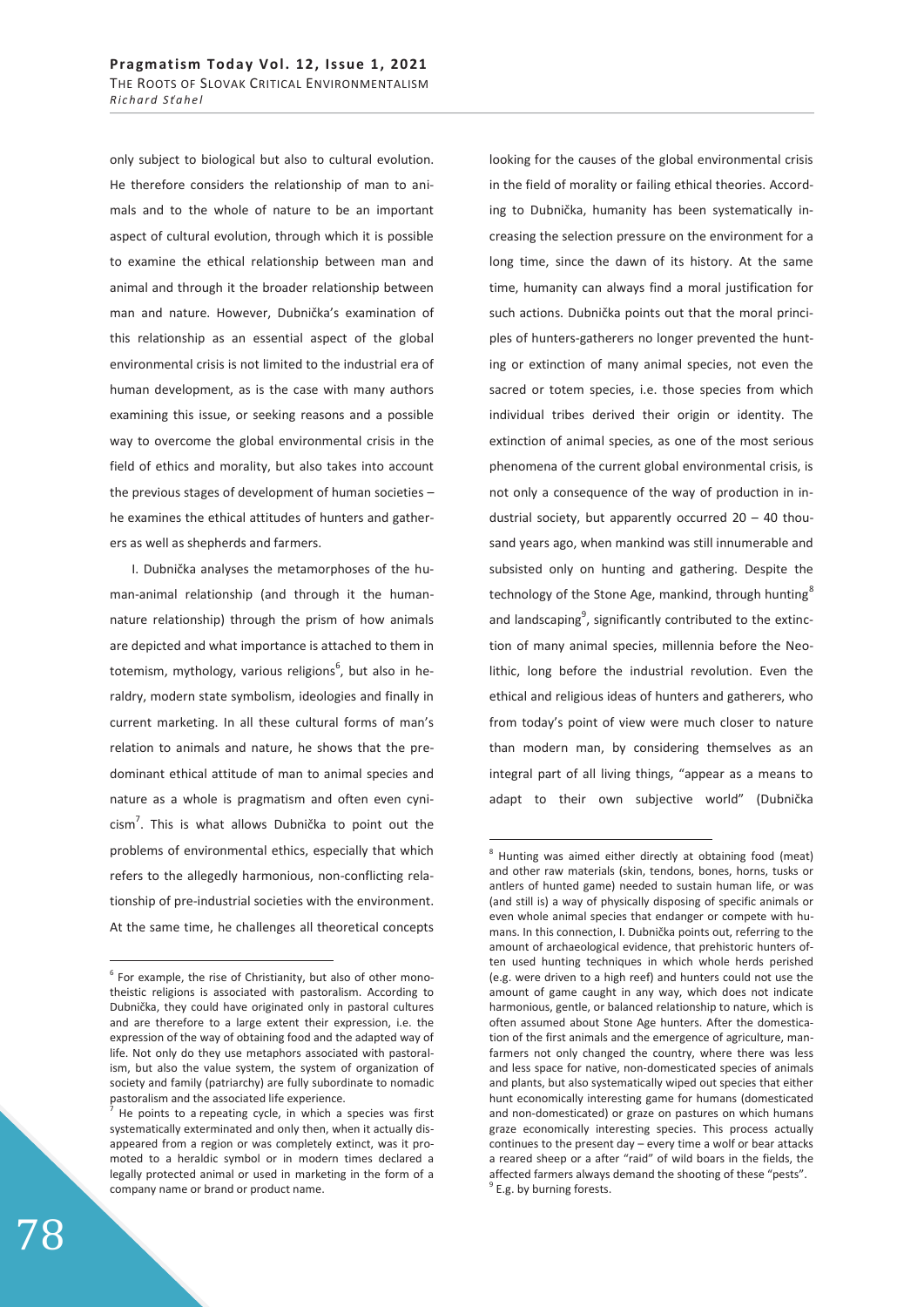2007b, 73), and thus were not primarily a way or instrument of nature protection.<sup>10</sup> In the relationship between man and animals, moral rules and taboos thus prove to be secondary, even in hunter-gatherer communities, and this mode persists in peasant and industrial societies. According to I. Dubnička, in all periods of the development of human cultures, what protects human property is considered ethical, or even more precisely, what protects the property of the members of society who possess property. Thus, ethics is determined by the predominant way of subsistence and the dominant form of ownership. $^{11}$  In other words, the content of morality is determined by the way of life, or way of reproducing society, not the other way around. $^{12}$ 

Dubnička's attitude to the possibilities of environmental ethics to reverse the destruction of the environment is therefore sceptical. Relying on ethics as a means of overcoming the global environmental crisis means there's a lack of understanding of its real causes. Moreover, as I. Dubnička emphasizes, "moral imperatives do not capture the crowd" (Dubnička 2007a, 399), especially if they are in conflict with the way of earning a living, or rather contradict the basic life strategy, which has been reflected in the economic-political imperative of growth. This imperative of growth can be identified in most institutions of contemporary global industrial civilization. According to I. Dubnička, "this means that agreements, regulations, laws, i.e. systemic measures will be more effective" (Dubnička 2007a, 399) than any well-founded

-

environmental ethics. $^{13}$  According to him, ways to overcome the environmental crisis should therefore be sought in the area of political, economic and cultural norms rather than moral norms. Thus, in his view, the global environmental crisis is not a crisis of morality or ethical theory, but a crisis of culture as an evolutionary strategy of human self-preservation (Dubnička 2007b, 193).

He considers the primary evolutionary strategy of the species *Homo sapiens* to be the production and accumulation of overproduction (Dubnička 2007a, 20), which originally allowed overcoming periods of scarcity and population growth in periods of abundance, but now causes such devastation of the planetary environment that the very preconditions for maintaining human cultures and global civilization are threatened. The main cause of the global environmental crisis is not anthropocentric morality, but "the production of overproduction, its accumulation and consumption" (Dubnička 2007a, 20), i.e. the evolutionary strategy of humanity (Dubnička 2009, 90), applied since the dawn of human history with increasing intensity according to possibilities, provided to humanity by in those times available technology. The application of this evolutionary strategy currently encounters the finiteness of natural resources and the ability of nature to absorb the pollution caused by the production and consumption of overproduction. This strategy "is independent of time and space and also of the stage of cultural development, as well as its consumption" (Dubnička 2009, 86), which, according to I. Dubnička, also document various forms of destruction of property, i.e., overproduction, recorded in North American indigenous cultures, which have often not reached a

<sup>&</sup>lt;sup>10</sup> Although many myths of indigenous tribes also contain an environmental-ethical message (to catch or collect only as much as can be used), as I. Dubnička shows, in reality the effort to extract as much as possible from natural resources often prevailed. The rituals were then to ensure the apprehension of spirits (forests, animals, seas, etc.), or to put the blame on someone else for violating such prohibitions, e.g. on an enemy tribe.

 $11$  According to I. Dubnička, this helps to explain not only the ethical apology of racism, social inequality, but also war killings and genocide. Already J.-J. Rousseau pointed out the hypocrisy of the morality of a "civilized society" that not only accepts but also protects abysmal social inequality and the unequal distribution of basic resources, "so that some die of malnutrition and others of surfeit" (Rousseau 2010, 110).

 $2<sup>2</sup>$  I. Dubnička for example draws attention to the fact that the cult of wilderness, unspoiled nature or wild animals arises only where none of this already exists and thus does not hinder the "civilized" way of life of human society.

 $13$  In this context, he also argues with Christian environmentalism and its central idea of a reasonable steward (Dubnička 2011b, 209). He criticizes Christian environmentalism for its internal contradiction resulting from the effort to maintain the basic premises of Christianity, postulating the superiority of man or more precisely a Christian over nature and all living things, which is a consequence of the biblical concept of man and the world (man as the only creature which has the soul and the promise of salvation and the concept of all living as created, or at least made available to man as the crown of creation) which is a clear anthropocentrism, and at the same time proclaiming the need for biocentrism in the approach to the environment (Dubnička 2007b, 194 – 211).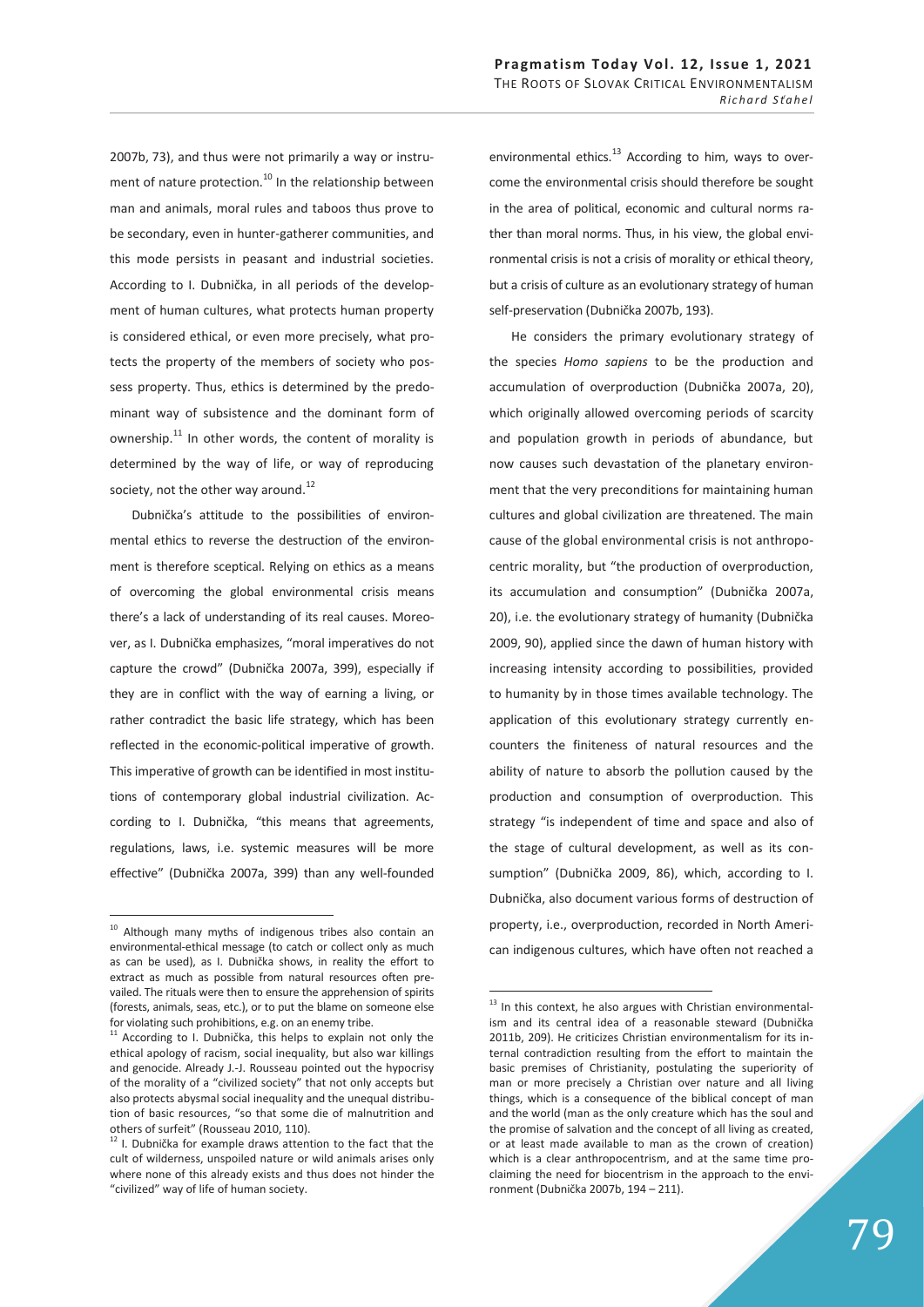higher level of economy than hunting and harvesting. Whenever it was possible, "man gathered, stockpiled more food than he could consume at any given time" (Dubnička 2013b, 35). This strategy made it possible to survive periods of crop failure, prolonged drought or rain and subsequent floods. "The production of overproduction was caused by the existential need to preserve the species" (Dubnička 2013b, 35), so it primarily concerned food $^{14}$ , but relatively quickly it also began to cover all means of obtaining, transporting and storing food. Mankind has never abandoned this strategy, but has extended it to all kinds of goods and services. In addition, it has built up a psychological dependence $^{15}$  on the growth of overproduction and its consumption. However, overproduction also makes it possible to continue the growth of the global human population, which results in the need for further growth in production.<sup>16</sup>

-

<sup>16</sup> However, I. Dubnička's hypothesis needs to be supplemented at least by the phenomenon of trade, the significance of which was already reflected by Rousseau (Rousseau 1978, 186). It was overproduction that enabled the emergence of trade, which is key in several respects. The production of overproduction, i.e. the accumulation of stocks, can also be observed in some animal species, but trade and long-distance transport are created, organized and technically secured and continuously improved only by humans. And trade, on one hand, accelerates the pro-

Dubnička's knowledge of the realities of life of the indigenous people of North America $17$  allows him to avoid in environmental thinking a frequent romantic view of the life of indigenous tribes as idyllic in harmony with the needs and possibilities of nature. On the contrary, he points out that many of the indigenous tribes faced very similar problems to that of modern civilization before the arrival of Europeans. Population growth has forced these tribes, but also civilizations that originated in the Indian subcontinent, either aggressively expand their territory at the expense of other tribes, or formulate and enforce strict rules of birth control if the tribal territory could not be further expanded (Dubnička 2007a, 153 a 159). Many of these, from today's point of view cruel and unimaginable mechanisms of birth control, or population size, however, still persisted in relatively complex state units in antiquity and in many cases such mechanisms are documented in modern times e.g., discoverers, or rather conquerors of America. However, I. Dubnička does not interpret the origin of these practices as a consequence of the feeling of environmental

 $14$  The need to provide sufficient food determines the material and spiritual culture. According to I. Dubnička, in myths, as well as in religions, the emphasis is always on food and the way of subsistence, the way of obtaining food. Most prayers and sacrifices, as well as images of the afterlife in any religion, lead to food. Prayers and various rituals or sacrifices were to be provided by rich hunting grounds, eternal green pastures, rain, water or, as in Christianity, by "our daily bread". From this point of view, religions are "a barometer of the biological needs of *Homo sapiens*" (Dubnička 2011b, 66). It is questionable to what extent they are able to give relevant answers to the threats facing humanity with their conceptual framework.

 $15$  I. Dubnička talks about the dependence of humanity on the growth of overproduction, which he compares to the addiction of a drug addict. Just as an addict needs an increasing dose of his drug at all costs, so does humanity need an increase in the amount of overproduction, even at the cost of self-destruction through the depletion of natural resources and the devastation of the environment. This self-destructive cycle stems from the fact that "the larger and more modern production is, the more natural resources as well as energy are needed, resulting in more and more overproduction to be consumed" (Dubnička 2011a, 61), but redistributed beforehand, so with the growth of material production and its efficiency, social inequalities and thus the conflict potential in human societies are also growing. In addition to the social and environmental consequences of this development, civilization thus faces the fact that there are no longer enough natural resources for further growth in production and consumption.

cesses of division of labour and deepening of social disparities, on the other hand, it allows humans as a biological species to circumvent the limits resulting from climatic conditions and raw material resources of specific areas. Therefore, man could populate and live for a long period in areas that did not and do not provide the opportunity to produce a sufficient amount of renewable and non-renewable resources necessary for the life of human communities. Thus, trade makes it possible to at least mitigate the immediate determination by specific natural conditions, even in prehistoric times. The biological species Homo sapiens has long managed to circumvent population growth limits, which do not allow any other animal species to grow longterm and globally. Whenever an animal species exceeds the limits set by a particular habitat to feed on it, the overpopulated population dies out. However, thanks to trade – except for local fluctuations – man has been able to circumvent this basic limit given by biological origin for a long time. At present, thanks to trade and transport technologies, there is a number of countries that do not have enough of their own resources and raw materials for their own populations and industries. However, from a global perspective, trade and transport have become not only major causes of economic, social, political and environmental crises, but also of a number of conflicts. See (Suša – Sťahel 2016).

 $17$  The first book by I. Dubnička (with co-author B. Šikulinec, 1998) *Prírodný svet Indiánov* [The Natural World of Indigenous Americans] is written as a cultural and anthropological study of the life of the indigenous people of North America. In this work, he already notes the key role of the environment in the formation of cultural and social institutions, but also the impact of the application of these institutions on the environment, which multiplies with the growing population.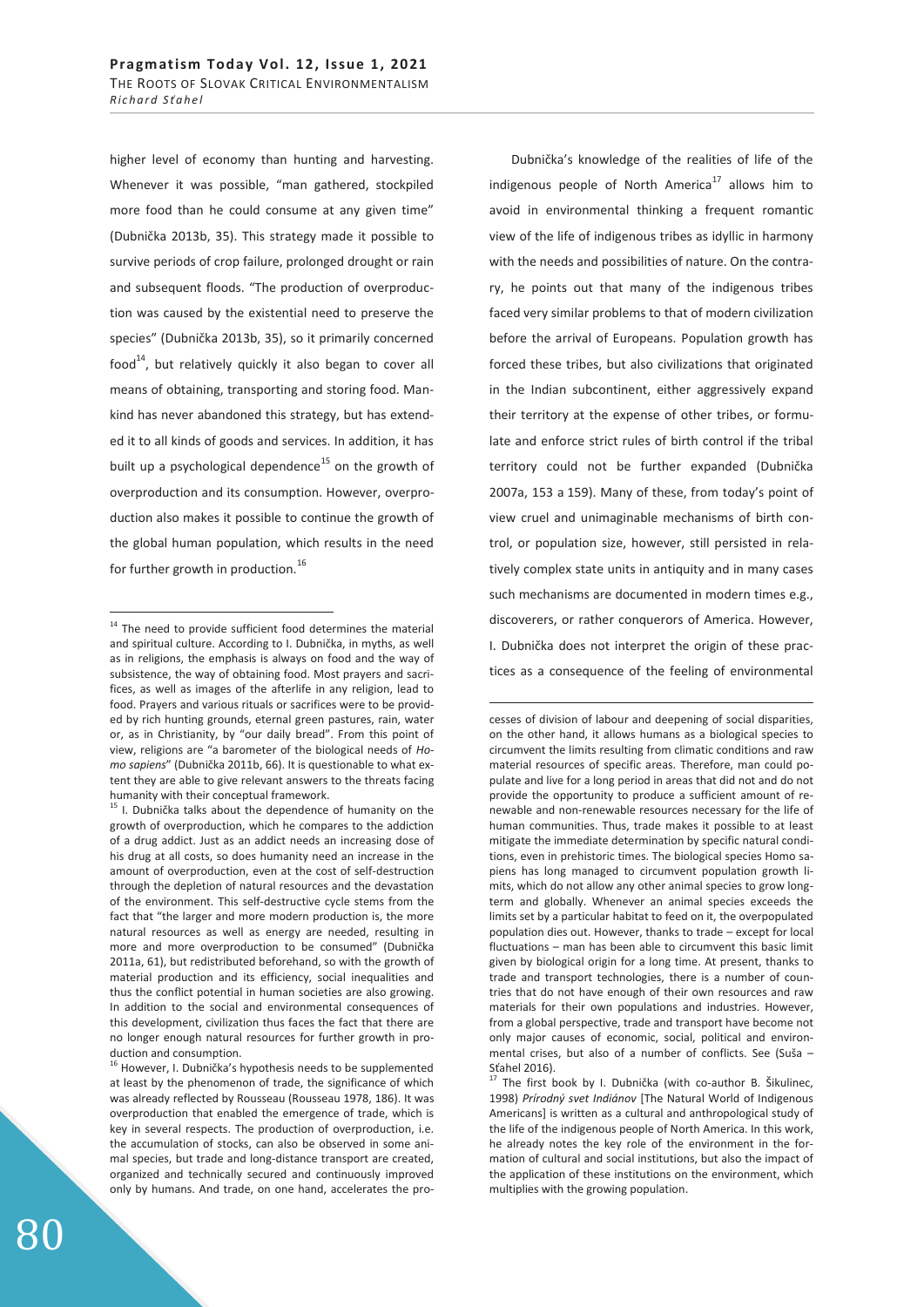responsibility resulting from a truly ethical, i.e. selfless relationship of natural nations (tribes) to the country and animals living in it, but as a sign of environmental pragmatism which results from hard-won experience of recurring famines and the associated disruptions, or often collapses of societies. From the point of view of environmental pragmatism, according to I. Dubnička, it is possible to explain not only the differences of individual religious systems in the approach to meat<sup>18</sup>, but also to many other phenomena of family and social life or even the very forms of religiosity, and associated rituals and cultural norms.<sup>19</sup>

Dubnička´s environmental pragmatism is much more a description of approaches applied universally  $-$  i. e. in all cultures – in relation to the environment, respectively to resources that can be extracted from nature at a given time and place and regarding available technologies, rather than consciously applying environmental pragmatism as philosophical concept. Nevertheless, it is possible to identify precisely those approaches in Dubnička's texts which, according to Emil Višňovský, are characteristic for this part of pragmatism, respectively for environmental philosophy inspired by pragmatism, which is "analysis of socio-cultural practices and their corresponding normative orders" (Višňovský 2014, 69). However, Dubnička's approach is also in line with philosophy of pragmatism – it seeks ways or arguments that would allow environmentalism to be applied in practice. In his understanding, should be environmentalism a practical philosophy, not just an academic theory that is not interested in the possibility of its application in practice. Višnovský's characteristic of environmental pragmatism, which, in addition to solving theoretical problems, tries also to "focus on the contribu-

-

tion to environmental policy" (Višňovský 2014, 78) could be applied to Dubnička.

One of the sociocultural practices that Dubnička pays attention to is genocide. On the side-lines of supposed European humanism, which was supposed to manifest itself in more "civilized" behaviour, I. Dubnička recalls the practices of systematic extermination of the indigenous people of North America used in the 19th century, which was publicly defended and even publicly funded, with an excuse that immigrants<sup>20</sup> coming from Europe need the land (Dubnička 2007b, 130–144). European colonial expansion was thus driven by the same motives and needs as the self-destructive conflicts of the natives – the pursuit of land as a basic resource, as a precondition for life and development of any community. I. Dubnička therefore states that "land is fought for always, everywhere and against all" (Dubnička 2007b, 133), not only against the original population, but also against those animal species which in their way of livelihood competed or compete with the livelihood of the given society.<sup>21, 22</sup> It is in this context that Dubnička points to

 $18$  Environmental pragmatism is in his view also the gradual transformation of Indian cultures into lacto-vegetarian ones, as due to the rapid growth of the population it was no longer possible to produce enough meat for the entire population in the Indian subcontinent and geographical factors very significantly limited the possibility of territorial expansion. The original Vedic and Buddhist texts not only do not forbid the consumption of meat, but take it for granted, as well as professions associated with them, e.g. butcher. (Dubnička 2012a, 125).

<sup>&</sup>lt;sup>19</sup> I. Dubnička elaborated this aspect of his concept in his last work *Šamani, mesiáši, proroci a reformátori* [Shamans, Messiahs, Prophets and Reformers] (Dubnička 2013a).

 $\overline{a}$ <sup>20</sup> In connection with the settlement of the American West, N. Chomsky talks about "settler colonialism", which is "the worst of all, because it eliminates the original population. Other kinds of imperialism exploit it, this one eliminates it" (Chomsky 2013, 9). In this connection, A. M. Lause points out that the expulsion, expropriation and often the extermination of the indigenous population, which took place in parallel with wiping out the wildlife, in particular bison, did not end the struggle for land. Small farmers were gradually expropriated by cattle breeders, often as violently as the indigenous people, so that originally independent farmers became (at best) dependent on rental work. Subsequent fencing of large farms together with the construction of railways made it impossible for small farmers to manage, so that dramatic changes in the social structure of society continued even after the expulsion, or rather extermination of indigenous people (Lause 2016). Livestock farming and the relocation of multi-thousand herds over hundreds of kilometres have often devastated the environment more than small farms. At the same time, fenced large farms and railways prevented not only the free movement of settlers and cattle drivers, but also the free movement of wildlife, thus preventing the seasonal movement of herds. This coincidence of environmental and social devastation is key to understanding the real causes of the environmental crisis and formulating possible ways to overcome it.

 $21$  Dubnička's research makes it clear that genocide is relatively common against various animal species as well as against other human communities. The genocide of Native Americans, carried out for centuries by farmers and governments, is relatively well documented. I. Dubnička points out that it took place not only in the form of direct killing or intentional spread of infectious diseases (e.g., smallpox spread by distributing infected blankets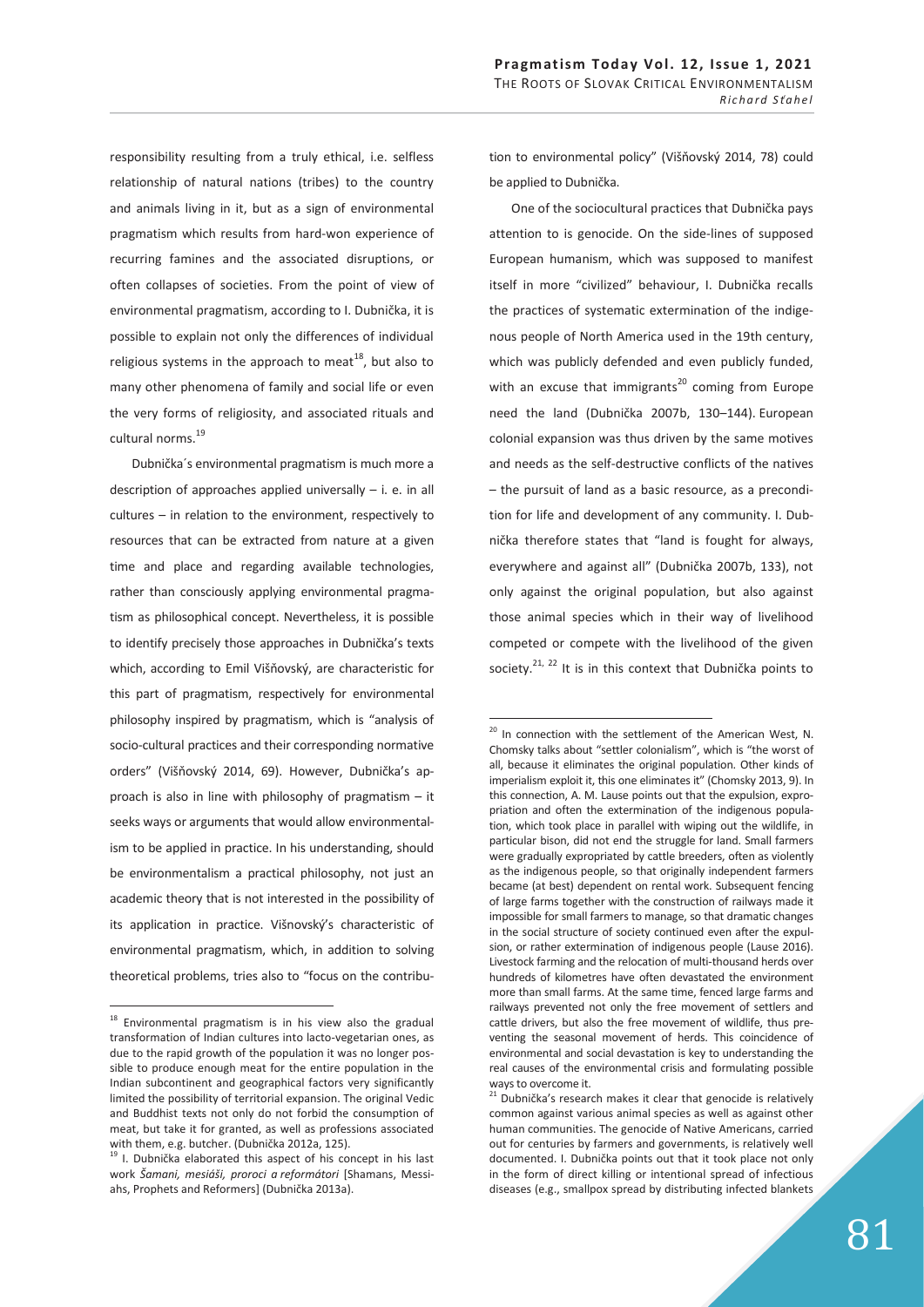the elasticity of moral norms or ethical cynicism, as the genocide of animal species and ethnic, national or religious groups is almost always justified, or sometimes even adored by ethical, religious or ideological arguments. (Dubnička 2007b, 120, 140 – 141). Using a number of examples from history, I. Dubnička documents that the perpetrators of genocide often have no problem offending and invoking their "moral right", or even "moral duty", to proceed even more uncompromisingly and harder when their victims oppose them. From an anthropological, political, cultural, philosophical and, last but not least, environmentalist point of view, it is therefore important to note that genocide is not a discovery of the 20th century, but is at least as old as humanity.<sup>23</sup>

-

 $22$  However, the American philosopher F. Jameson emphasizes that even "today it is all about land", whether it is sources of water, raw materials, deforestation, construction of highways, power plants, water reservoirs, destruction of monuments by developers or the rights of natives, it is always a struggle for land and its use. At the same time, he adds that "all these struggles are the result of land commodification" (Jameson 2016, 13). In short, land is a basic non-renewable resource, the

availability of which is declining only due to population growth.<br><sup>23</sup> This finding is particularly important in the context of discussions of biocentrism and anthropocentrism, because if one has repeatedly committed genocide since ancient times, it means that even interspecies altruism is not the absolute norm for him. This is also pointed out by less drastic, but in human history prevalent forms of human relations such as slavery, servitude, or colonialism, and many other forms of oppression of one social group against another. From this point of view, the requirement, or even the assumption of interspecies altruism, which is one of the central premises of biocentrism, appears to be fictitious or utopian, or in the words of J. Kučírek romantic. D. Špirko in connection with the demand for interspecific altruism and biotic egalitarianism even points out that "slavery could be born in its earliest forms only in the conditions of such a socio-ethical concept, which did not yet separate man from nature and make him equal with other living creatures" (Špirko 1996, 109). According to Špirko "it was the non-anthropocentric ethics that was the prerequisite for the emergence of social inequality and unfreedom" (Špirko 2011, 15), because "slavery actually appears immediately after the domestication of some animal species and perhaps at the same time" (Špirko 2011, 14). In contrast, it was "anthropocentric humanism that represented the path to the emancipation of man to man" (Špirko 1996, 110). Z. Palovičová also states that: "Interspecies altruism, which is the essence of Earth's ethics and deep ecology, has not been proven" (Palovičová 2012, 53). This also has

"Genocide pursued a very specific goal – territorial gain, i.e. the acquisition of property in the form of land, which is the basic material unit in the production of overproduction" (Dubnička 2007a, 236). This strategy was not only a specific feature of European complex societies, because "the age-old wars were fought between, for example, Eskimos and subarctic Indians, the peoples of Polynesia, etc. In environmental terms, wars have always been waged in order to obtain resources. The food and raw materials that these resources represent are a guarantee of existence"<sup>24</sup> (Dubnička 2007a, 247). The indigenous people of Polynesia and America simply did not have the technical and organizational skills to apply this strategy to other continents. Finally, it can be stated with I. Dubnička that "civilizations arose from war nations, which drove peaceful hunters and gatherers to the periphery of the world" (Dubnička 2007a, 261). This is an important finding for the political and philosophical reflections of global civilization, because "in today's technical and global world, "territory", i.e. resources, is fought for not only with neighbours but also on another continent" (Dubnička 2007a, 261).

With the continuing devastation of the environment and the spending of final resources, without which not

 $\overline{a}$ 

to Indigenous people), but also in the form of systematic devastation of the environment (pasture of game, game itself, e.g., bison, crops in the fields, etc.), which enabled the life of indigenous tribes (Dubnička 2007b, 127-144). In this context, Dubnička also notes the similarity between the practices of hunting carnivores (mostly wolves) and humans (Indigenous people), in both cases for decades for remuneration paid from public funds, as well as motives (mostly economic) and their ethical and legal justifications.

consequences for the possibility of resolving the environmental crisis in the form of a new environmental ethics. If even classical anthropocentric ethics has not been able to eliminate genocide in interpersonal relationships, it is only illusory to assume that environmental ethics could succeed in eliminating humanity's predatory relationship with living beings, or even the environment as a whole.

 $24$  This is quite evident in the retrospective view of the settlement of America, Australia, Tasmania, New Zealand, but also many areas in Africa by people from Europe in the 19th century. The Nazi attempt to acquire habitat (land and other resources) a century later, carried out with almost identical methods and justification as the settlement of the American West, was morally and legally condemned only after its military defeat. This enabled the emergence of international law, which outlawed genocide and aggression. However, the erosion of this system in the first two decades of the 21st century resurrected the threat faced by small or less developed human societies from prehistoric times: those who do not defend themselves have no right to property, land, and ultimately their own existence. Given that populating of the Earth was completed more than 10000 years ago, except for a few remote areas, especially the islands of the Pacific Ocean, it is therefore necessary to be very sceptical about all concepts considering the possibility of building a new society "on a green field" – for a few millennia, this must have been preceded by the expulsion or genocide of indigenous peoples and often indigenous species.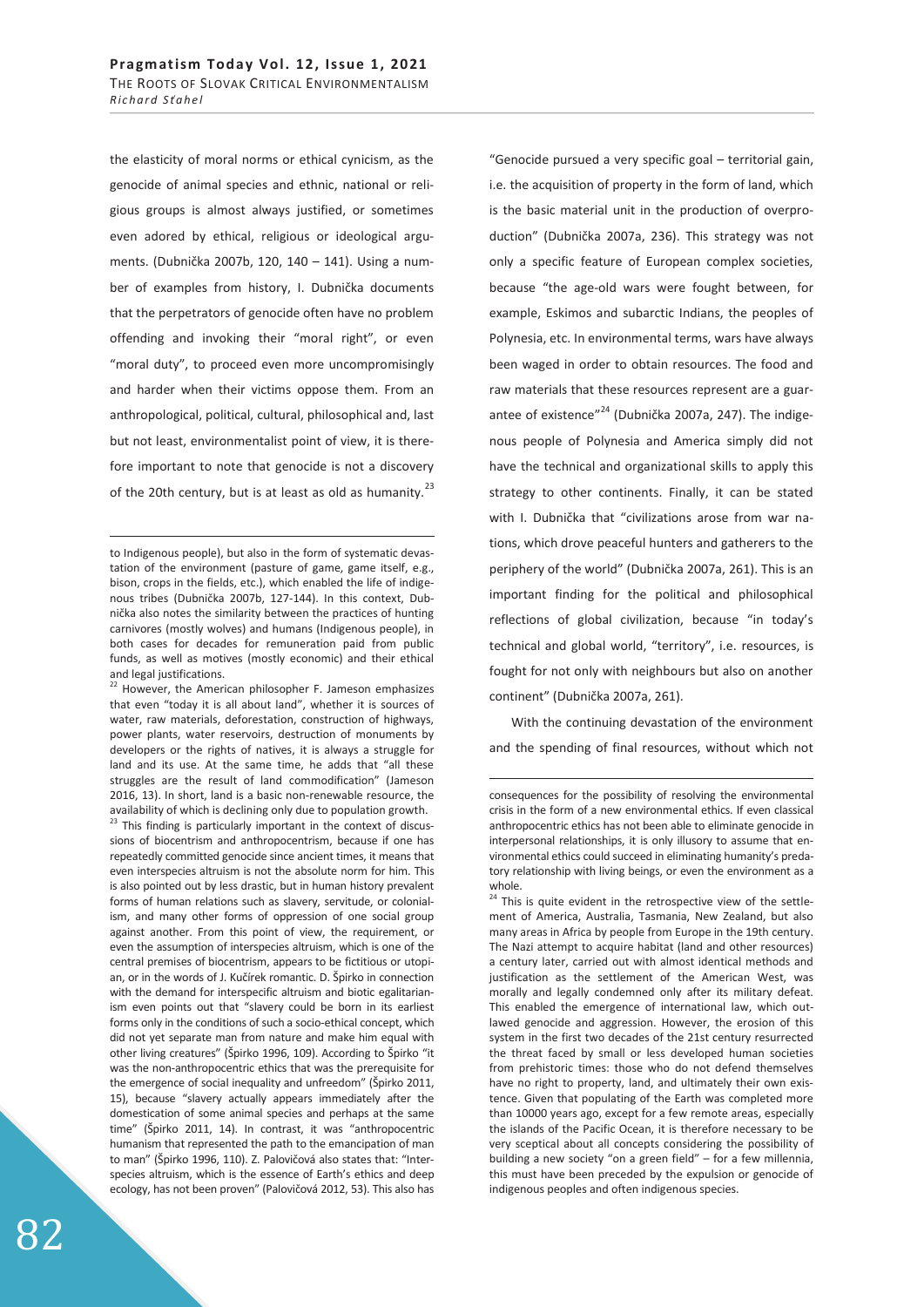only overproduction but also basic reproduction of society is impossible, it is becoming increasingly clear that the struggle for resources will not only continue but will also become increasingly ruthless. Today's civilization is existentially dependent on oil, because "almost everything works on oil energy and what doesn't, is made from oil" (Dubnička 2011a, 59). And it is this mass use of oil, or fossil fuels in general, that is a major source of global pollution and a cause of climate change. At the same time, however, a civilization dependent on oil is threatened by its possible lack. Mankind "spends energy from fossil fuels a thousand times faster than nature stores in an underground bank, and these resources are not bottomless" (Dubnička 2011a, 68). In this context, I. Dubnička points out that a peak oil will endanger not only the functioning of industry and transport, but also the production of food and the distribution of drinking water. This would mean not only a crisis of industry and transport, but especially food crisis, which has great potential to threaten the stability of the social and political systems and thus, ultimately, global civilization because "if once fossil fuels run out, and humanity has not migrated to other, equally effective energy source, 90% of the population of our planet will be completely without resources" (Dubnička 2011a, 71), which would only further deepen the already dangerously large inequality between people and countries. Thus, Dubnička, like Kučírek, also thematizes the social dimension of the meaning of the concept of environmental crisis and the possible political consequences arising from it.

However, Dubnička's study of the development of the relationship between human communities and the natural environment, which enables their existence, also makes it possible to outline the periodization of history, which depends on the way of subsistence which predominates a particular historical period. From Dubnička's viewpoint, hunting and gathering, agrarian and finally industrial societies can be distinguished according to the determining method of overproduction production. However, I. Dubnička shows in several examples that the sequence of these types of society is not oneway, and even, it is not clearly conditioned by technological development. When some Native American tribes, originally subsisting on agriculture, were given horses and later firearms by Europeans, they abandoned the settled way of life and replaced agriculture as the dominant means of obtaining food by hunting bison. They thus returned to hunting culture, but this development cannot be clearly described as a regress, because, as Dubnička points out, new technologies have made hunting a much more efficient and even safer source of food than agriculture could have provided to the tribes at the time. In addition, hunting was less strenuous and time consuming than the previous exclusively manual cultivation of not very fertile fields. From this point of view, the decision of these tribes can be understood as a manifestation of environmental pragmatism. Other tribes were forced to return to the lifestyle of hunters and gatherers by the expansion of Europeans, who pushed them out of their original tribal territories, where many of the indigenous tribes had established permanent settlements as well as agricultural land. When these original sources of their existence were lost, the choice of harvesting and hunting as a way of obtaining food was again a manifestation of environmental pragmatism.

I. Dubnička also developed his philosophical concept in the reflection of the phenomenon of culture and those aspects of human evolution which were key to its constitution. He thus formulates the evolutionist philosophy of culture, which is beneficial precisely by its anchoring in the reflection of the global environmental crisis. Material and spiritual culture, in his opinion, therefore deals primarily with the solution of two basic problems, which are food and sexuality (Dubnička 2012a, 23). He considers the production and consumption of meat to be a key phenomenon, which has significantly contributed to both the biological and cultural evolution of man. It convincingly proves that the claims about the nature of vegetarianism, with which some biocentric concepts work, contradict the findings of evolutionary anthropology and culturology. He points out the very close connection between human sexuality and meat consumption and, to some extent,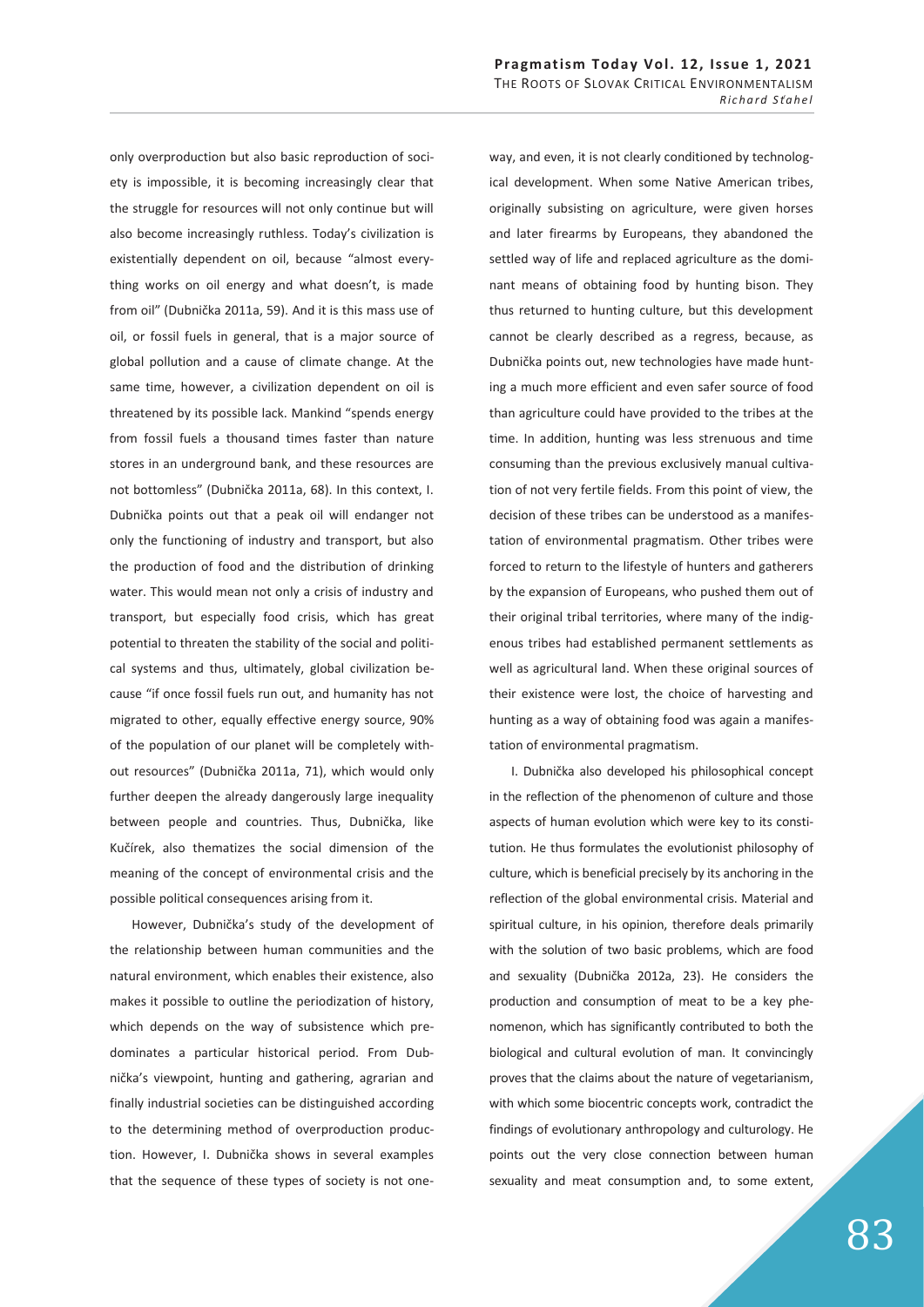their interdependence, which is most evident in the oldest human communities, but is present, albeit in much more sophisticated forms, in contemporary cultural and social institutes. In addition, in most past and present cultures, the availability and possibility of meat consumption is considered a sign of higher social status, which also affects the choice of a life partner, or rather the possibility of procreation and rearing offspring. For most of human history, vegetarianism has been more a sign of environmental necessity, i.e. lack of meat food, or the impossibility of its production, than the conscious choice of individuals or entire communities. Even in this case, according to I. Dubnička, it is possible to use environmental pragmatism as an argument. From the beginnings of humanity to the present, most people prefer meat or at least do not exclude it from their diet and give it up only if its production or availability is limited. He concludes that "ecological conditions dictate the way of subsistence which subsequently determines spiritual culture," and extends it with an assumption that "all decisive external determinants and biological laws which influenced the phylogeny of *Homo sapiens* are transformed into spiritual culture, into traditions, customs, and religions" (Dubnička 2012a, 24). I. Dubnička thereby assumes that biological and cultural evolutionism is connected, which allows him to examine meat not only as a form of food, but also as a cultural and social phenomenon.

The consumption of meat has been a privilege of elites for most of human history, which had and still has socio-cultural as well as economic and political causes and consequences. Access to meat is still an indicator not only of social status, but also of quality of life. The rising standard of living in the world's most populous countries is also reflected in an increase in meat consumption. However, trying to meet this growing demand has serious global environmental and social consequences, as "one hectare of land will feed only one person eating meat, but the same area of land can feed up to 50 people eating plant food" (Dubnička 2012a, 125). The continuing growth of the world's population and the parallel increase in the consumption demands of the

inhabitants of the world's most populous countries make the phenomenon of meat consumption a fundamental environmental as well as a philosophical and political issue.<sup>25</sup> Despite this fact, according to Dubnička, vegetarianism cannot be considered as a starting point for finding alternatives to face deepening social inequality, "or for finding alternatives to face the global environmental crisis" (Dubnička 2007b, 190-191), because even in India, which is 80% vegetarian "there is violence, crime, religious or ethnic intolerance, and, which is very important from an environmental point of view, India is one of the countries with the highest population mortality from malnutrition" (Ibid.). A closer look at the quality of life and the state of the environment in India shows that even the prevailing "vegetarianism doesn't bring about the desired environmental reconciliation" (Dubnička 2007b, 191). The popular search for ethical or even biocentric attitudes and solutions to overcome the global environmental crisis in Eastern religions, or cultures is therefore, according to I. Dubnička, extremely problematic.

In his concept, Ivan Dubnička identifies the causes of the global environmental crisis in the very evolutionary strategy of humanity, i.e. much deeper than conventional environmental thinking is willing to admit. This usually finds them in monotheism, modern rationalism or utilitarianism and subsequent industrialism, and especially in anthropocentrism. But according to I. Dubnička, all these phenomena are only a development or improvement of the basic evolutionary strategy of humanity – to produce and consume overproduction. If the global environmental crisis is a consequence of the evolutionary strategy of humanity, or rather the failure of this strategy due to the overpopulation and effecttiveness of technology that mankind has created to fulfill

 $25$  Its urgency is exacerbated by the fact that livestock farming is extremely demanding not only on the amount of feed consumed, which could otherwise be used for direct human nutrition, but also on drinking water consumption, and also contributes significantly to greenhouse gas emissions, especially methane, which effects climate many times more than the gases produced by burning fossil fuels.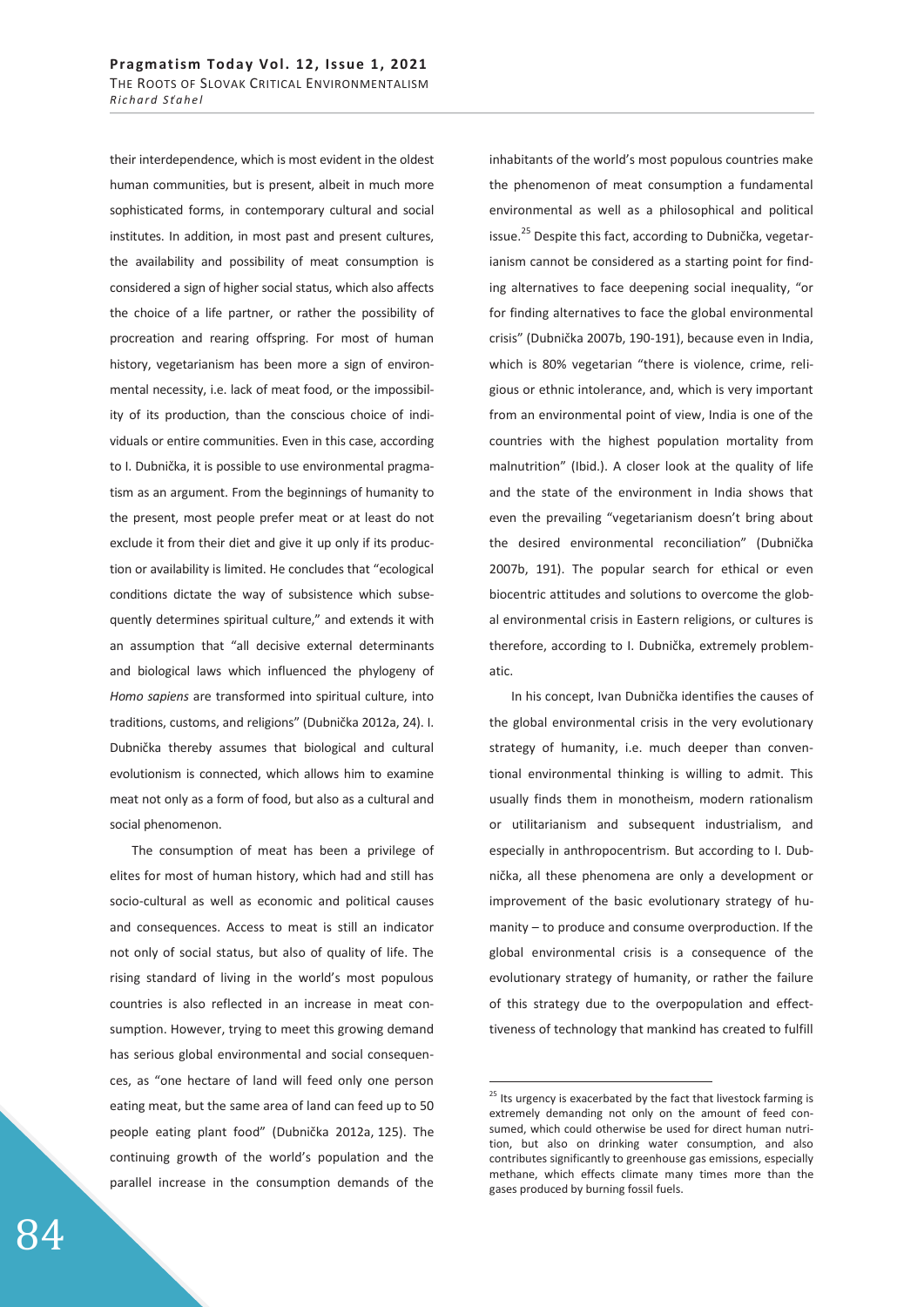this strategy, then the global environmental crisis is also a crisis of this strategy, i.e. a crisis of culture, a crisis of humanity as a whole, not just modern, Western or industrial civilization. However, without a proper identification of the real causes of the global environmental crisis, the proposals derived from them to overcome the threats facing humanity as a result of environmental devastation cannot be effective either. Following J. Kučírek, I. Dubnička therefore refuses to see the causes of this crisis only in the anthropocentrism of monotheistic religions or modern secular humanism, as well as biocentric concepts seeking a way out of the crisis in the rejection of anthropocentrism. Dubnička points out not only the internal contradictions of biocentrism, but also suggests the problem of transforming biocentric concepts into economic and political reality. His reflection on the global environmental crisis thus not only has a purely theoretical character, but also has a considerable practical aspect, practically in the sense of Aristotle's understanding of practical philosophy. It is from this point of view that environmental anthropocentrism, as understood by I. Dubnička, can also be considered pragmatic, in terms of seeking not only the causes of the global environmental crisis, but also a thought and argumentation framework to influence real social, political and economic institutions<sup>26</sup> so that their functioning

-

ceased to jeopardize the preconditions for sustaining human life on Earth.

It is from this point of view that the position of anthropocentrism, or more precisely environmental anthropocentrism, seems to be key. Indeed, if environmental thinking is to have a chance to influence the development of society and, above all, the current economic and political system so that human life is sustainable in the long term, including the system of constitutional democracy

the fact that Slovak voters are not quite clear where in the classical political dichotomy left – right to place the Greens, or rather environmentalism, to which the majority of Slovak green activists, who after 1989 tended to the political right, made a very significant contribution. Some even to the extreme forms of neoliberalism, or market fundamentalism, which they have become open heralds and apologists (Dubnička 2010, 273), ignoring the fact that "environmentalism has been characterized by criticism of capitalist society since its inception" (Dubnička 2016, 486). Elsewhere, however, Dubnička states that "because environmental attitudes are not state-forming in any political regime, they become a welcome tool for opposition parties and movements, regardless of who is in power" (Dubnička 2012b, 310). This is one of the reasons why several protagonists of the post-November regime were involved in the environmentalist movement during the previous regime, but they quickly forgot about their environmentalist "past" in the new regime. He sees the second reason in the low social level of people mainly from the lower social class, which causes that "all their interest is focused on job opportunities and other existential problems" (Dubnička 2016, 489). The third reason, which I. Dubnička considers anthropological, is, according to him, the tendency of a person to behave like a consumer, which is based on his knowledge that the primary evolutionary human strategy is the production of overproduction and its consumption. Moreover, according to Dubnička, this tendency was given unprecedented space precisely as a result of massive propaganda and at the same time uncritical acceptance of the idea of consumerism after 1989, which was essentially a logical consequence of one of the causes of the collapse of the pre-November regime. I. Dubnička sees this in agreement with J. Keller in the fact that the regime of real socialism failed to meet the consumer expectations of the population (Dubnička 2016, 490-491), which it directly and indirectly evoked. The calls for voluntary consumption restrictions posed by various environmental movements are thus still identified in the current regime as restrictions on freedom of consumption, which is considered to be one of the crimes of the former regime. It turns out that e.g. freedom of movement, i.e. the possibility to travel, regardless of the environmental consequences of mass tourism and the air transport associated with it, is still one of the pillars of the legitimacy of the post-November regime. At the same time, this freedom of movement is understood not as political freedom, but above all as freedom of consumption. Even the fact that the economic transformation has devastated Slovak national economy to such an extent that around 300,000 citizens have had to leave the country due to a lack of jobs is presented as an achievement of a new regime that has brought people the freedom to travel. At the same time, the catastrophic consequences of the fact that so many people of active working age left to work abroad not only for environmental, but also for demographic and subsequently social and political sustainability, or rather basic reproductive ability of Slovak society, are ignored.

<sup>&</sup>lt;sup>26</sup> In one of his last texts (Dubnička 2016; the text was published posthumously) I. Dubnička also reflects the factual failure of the ideas and organizations of the Slovak environmental movement, which before 1989 and during the breakthrough events at the end of 1989 was among the most vocal critics of the pre-November regime. This is evidenced not only by the marginal position of the Green Party in the Slovak political system, which in no elections since 1989 alone won enough votes to enter parliament, but also by the de facto collaboration of the Green Party with political forces promoting a neoliberal economic and political system, when the party was in 1994 and 1998 elected to parliament as a joint candidate with right-wing political parties. The reforms, which during this period were approved by the parliament also with the votes of the deputies elected for the Green Party, made it possible to intensify the exploitation of the environment and citizens, thus contributing to the devastation of the living and social environment in the country. The ideologies of growth and consumerism were implemented into Slovak public discourse and state policies, at least with the tacit support of the Green Party. The results of the political activity of Slovak environmentalism are both in clear conflict with the basic premises and goals of environmental ideology, both in the environmental and social field. I. Dubnička sees primarily three causes of this condition. The first is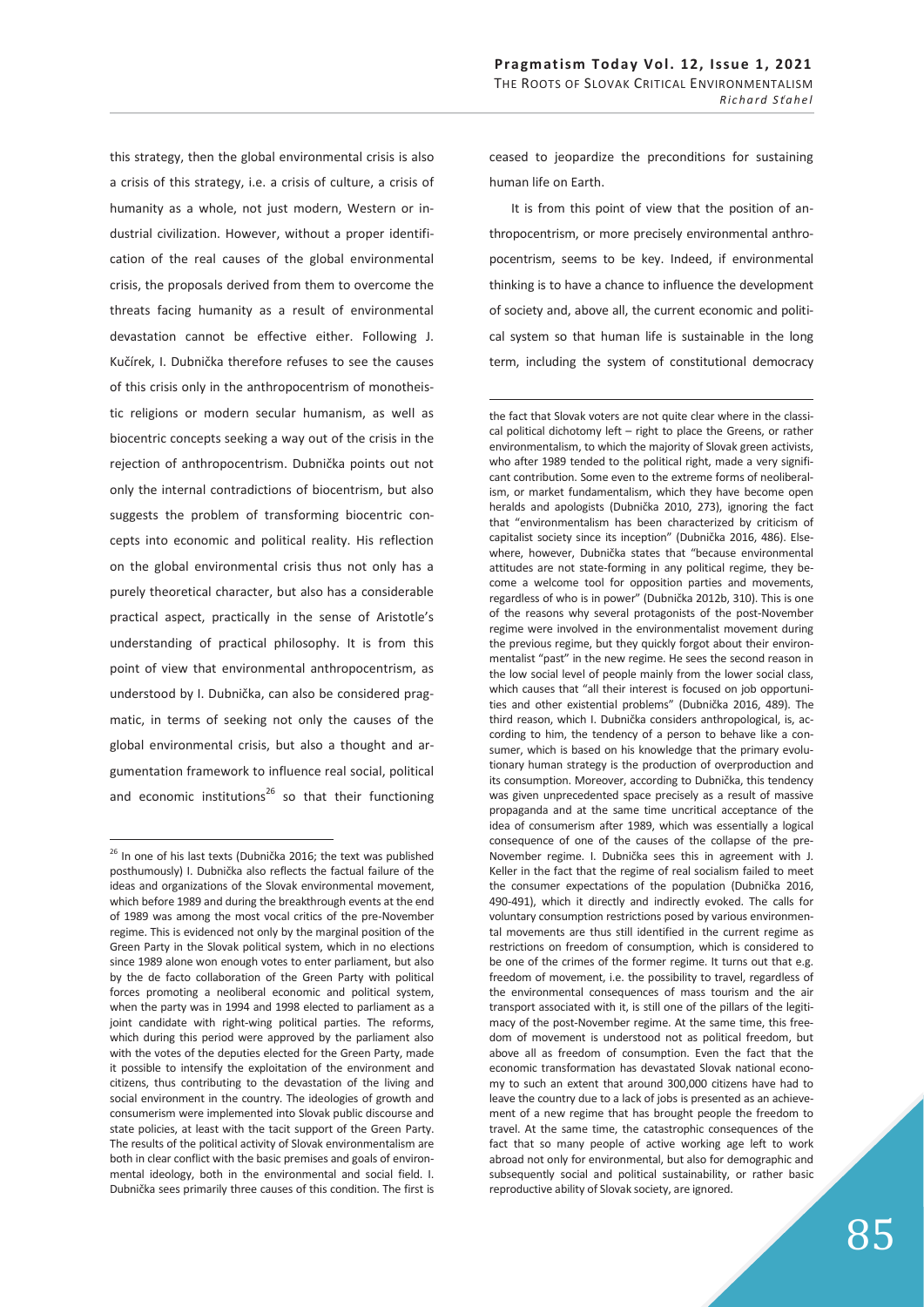and civil rights and freedoms, it must remain anthropocentric. Only anthropocentric arguments can reach a sufficient part of the population in the limited time left to humanity before the devastation of the environment and climate change reach a level that will make it impossible for human life to continue on its current scale. Without the democratic consent of at least a part of the human population, the necessary changes to the current social, political and economic institutions will be possible only by suspending democratic principles and rules for the adoption and enforcement of legislation. In short, anthropocentrism has a better chance of reaching enough people than biocentric concepts. If it turns out that even a relatively understandable anthropocentric humanism for a large part of the population is not sufficient for real changes in the redistribution of natural resources, as evidenced by deepening social inequality and persistent hunger in many parts of the world, it can hardly be expected that biocentric arguments $^{27}$  succeed in support of substantially more extensive changes to current institutions. If so, certainly not in the limited time humanity still has to make fundamental changes.

For environmentalism to really become the main political movement of the future and replace the ideologies of the 19th century (liberalism, conservatism, socialism), as announced by H. Skolimowski (Skolimowski 2006), or rather so that at least climate change and its impact on human society can mitigate while the democratic framework of the organization of society is still maintained, it will be necessary to obtain the consent of the majority in a relatively short time. If the value reorientation of humanity based on biocentric arguments, the transformation of traditional anthropocentric morality into biocentric morality, a change in the civilization paradigm, or a change in the mentality of individuals of future generations of mankind had a chance to succeed because of the evolutionary cognitive and psychic equipment of humanity, these changes would take a long time. It would be a process that would literally take generations. However, the speed of climate change, population growth and the devastation of the global ecosphere shows that humanity does not have that much time.

#### **Conclusion**

Kučírek's and subsequently Dubnička's critique of biocentrism and Christian environmentalism in many ways anticipated the attitudes and arguments that began to appear in environmental thinking in an effort to philosophically reflect the causes and possible consequences of the anthropocene. The current state of the global environment, devastated by the growing human population and its increasing consumer expectations, practically doesn't allow for another possibility in the relationship between man, or humanity as a whole and the planetary environment, as the relationship of a sensible steward or administrator to the limited and vulnerable resources enabling life (Planetary Stewardship). Thus, in the interests of selfpreservation alone, mankind must begin to view the environment and the resources that this environment provides to man as something so rare and limited that it must be not only managed, but also handled very sensibly in any other way. The question is how to formulate arguments in favor of such an attitude so that it is truly universally, i.e. across the social, national, and religious lines dividing contemporary humanity, acceptable. However, it is possible to agree with Dubnička that remaining in religious positions (conceptually, argumentatively and terminologically), which arose in a completely different cultural, knowledge and climatic environment than the current humanity is exposed to, does not provide the arguments needed for the necessary global consensus.

 $27$  From this perspective, biocentrism appears as a relatively elitist concept, able to address only a very small circle of highly educated and at the same time relatively well-situated individuals. A person struggling for survival – enough water and food for every day – cannot afford a biocentric attitude – they see everything in their surroundings only as a potential source of food or heat or as a building material. The key to tackling the global environmental crisis will be how humanity manages to deal with the social crisis – deepening social inequality and the growing number of people worldwide who do not have access to the basic resources of life – water, food or shelter. Of course, this also means the need to address the problem of global human growth.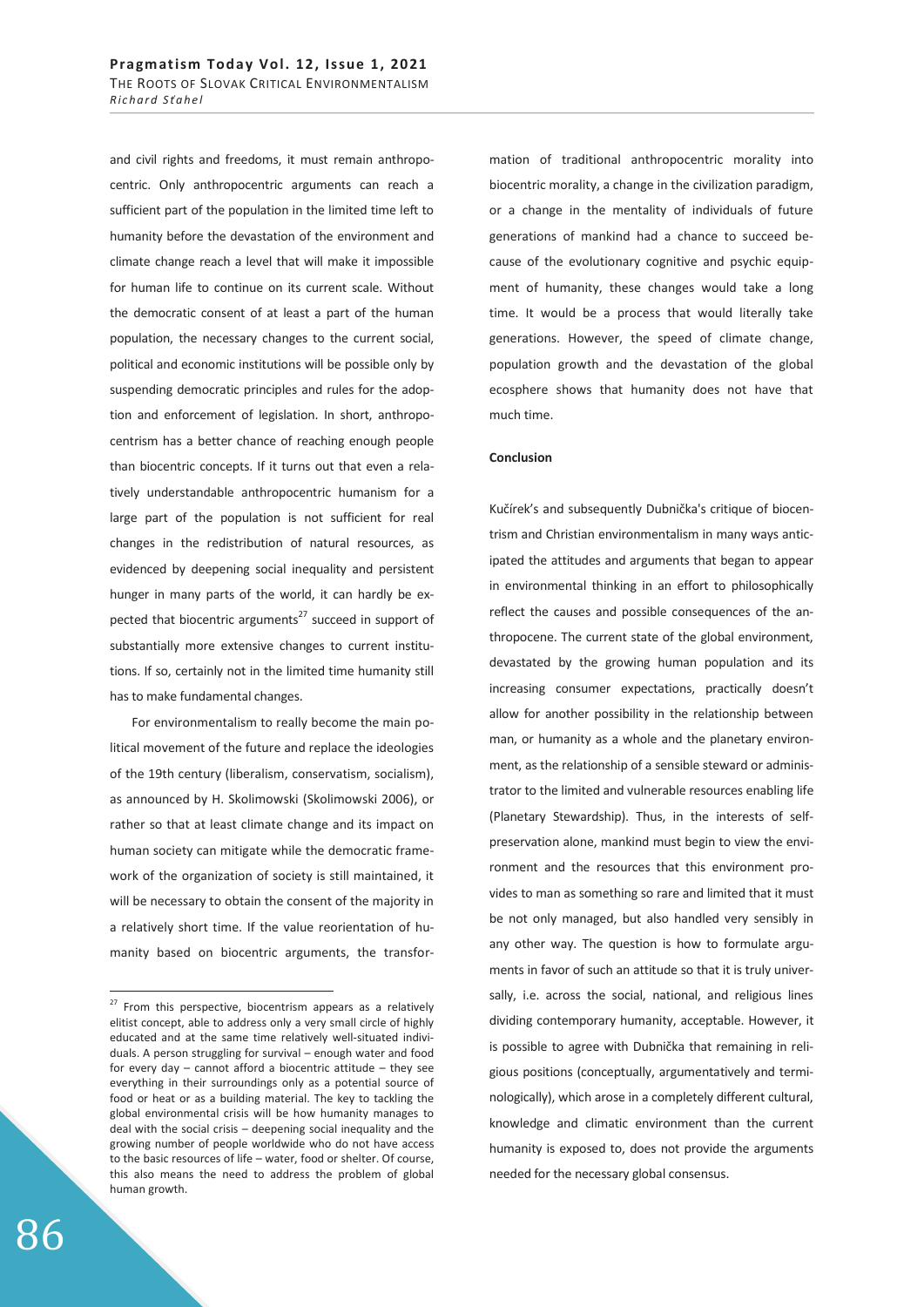As the current and critical environmentalism also appears in connection with how intensive natural scientists involved in the refinement of the anthropocene concept point out that the cause and thus the potential possible solution to the global devastation of the environment is in the field of economic-political and sociopolitical relations, which is one of the central theses of critical environmentalism. J. Kučírek outlined it already in the 1990s, i.e. at a time when the current extent of climate change, extinction of plant and animal species, deforestation and many other negative phenomena could still be prevented. However, even in our public discourse, the ideas of industrialism, consumerism and the need for continuous economic growth prevailed, which are incomepatible with the need for social and environmental sustainability. In accordance with Dubnička's environmental pragmatism, the priorities of the economic and political system of global industrial civilization should be adapted to changing climatic, biological and social conditions so that humanity does not exceed the limits of the planetary ecosystem, as it has been doing for decades. Tribes and local civilizations that did the same in the past, mostly devastated their environment to such an extent that they eventually disappeared. There is no reason to believe that the same fate will not await global industrial civilization if it does not

In conclusion, it can be stated that the Slovak critical environmentalism is characterized primarily by an anthropocentric basis, or the position of environmental anthropocentrism and environmental pragmatism, critique of the principle of biocentric egalitarianism and emphasis on democratic and human rights aspects, or rather on the consequences of environmental devastation, as well as the social and political causes of these phenomena. At the same time, the basis is the fact of the existential dependence of any social, economic, and political system on the environmental conditions available in a particular region in a particular historical period. In their work, they were sketched by J. Kučírek and I. Dubnička. However, they are also further developed by D. Špirko (See for example

radically and quickly reconsider its basic imperatives.

Špirko 2011 a 2013) and also (Sťahel 2015, 2016, 2017, 2019a, 2019b, 2019c, 2020 a Suša – Sťahel 2016).

## **References**

- Dubnička, Ivan. Šikulinec, Bohuslav. 1998. Prírodný svet Indiánov [The Natural World of Indigenous Americans]*.* Bratislava: PaRPRES.
- Dubnička, Ivan. 2003. Niekoľko poznámok na okraj "zelenej" etiky [A Few Remarks on the Fringes of "Green" Ethics]. In: Gálik, Slavomír (ed.): Hodnotové aspekty súčasného sveta. Zborník príspevkov z interdisciplinárnej konferencie s medzinárodnou účasťou konanej v rámci 5. výročného stretnutia SFZ v dňoch 18. – 19. septembra 2003 v Nitre [Value Aspects of the Contemporary World. Proceedings of an Interdisciplinary Conference with International Participation Held Within the  $5<sup>th</sup>$  Annual Meeting of the SFZ on September 18-19, 2003 in Nitra]. Nitra: FF UKF – SFZ, 244–247.
- Dubnička, Ivan. 2007a. Kultúra a environmentálna kríza [The Culture and Environmental Crisis]. Nitra: UKF v Nitre.
- Dubnička, Ivan. 2007b. Mravy, šelmy, vegetariáni [Morals, Beasts, Vegetarians]. Nitra: UKF v Nitre.
- Dubnička, Ivan. 2009. Genéza environmentálnej krízy. Pokus o evolucionistickú interpretáciu. [The Genesis of the Environmental Crisis. An Attempt at an Evolutionist Interpretation]. In Dubnička, Ivan (ed.): Zborník príspevkov z medzinárodnej konferencie "Ekofilozofia včera, dnes a zajtra" [Proceedings of theInternational Conference "Ecophilosophy Yesterday, Today and Tomorrow"]*.* Nitra: UKF v Nitre, 75–91.
- Dubnička, Ivan. 2010. Niekoľko poznámok k problematike termínov spätých s globálnou environmentálnou krízou. In Marušiak, Juraj. a kol.: *Za zrkadlom politiky*. Bratislava: SAV, 266–275.
- Dubnička, Ivan. 2011a. Peak oil koniec civilizácie? [Peak Oil – the End of Civilization?] In Dubnička, Ivan. (ed.): Megatrendy tretieho milénia : zborník príspevkov z medzinárodnej konferencie [Megatrends of the Third Millenium : Proceedings of an International Conference]. Nitra: UKF, 54–77.
- Dubnička, Ivan. 2011b. Obživa v mytologickom a náboženskom myslení [Livehood in Mythological and Religious Thinking]. In Dubnička, Ivan (ed.): Zdroje a energie v 21. storočí [Resources and Energy un  $21^{st}$  century]. Nitra: UKF, 50-67.
- Dubnička, Ivan. 2011c. Niekoľko kritických poznámok k biocentrizmu [Several Critical Remarks on Biocentrism]. In Úvahy o biocentrizme a humanizme. Zborník zo sympózia [Reflections on biocentrism and humanism. Proceedings of the symposium]. Zvolen – 7. septembra 2011. Zvolen: TU, 38–44.
- Dubnička, Ivan. 2012a. Misa Mäsa [A Bowl of Meat]. Bratislava: Karpaty-Infopress.
- Dubnička, Ivan. 2012b. Environmentalizmus [Environ-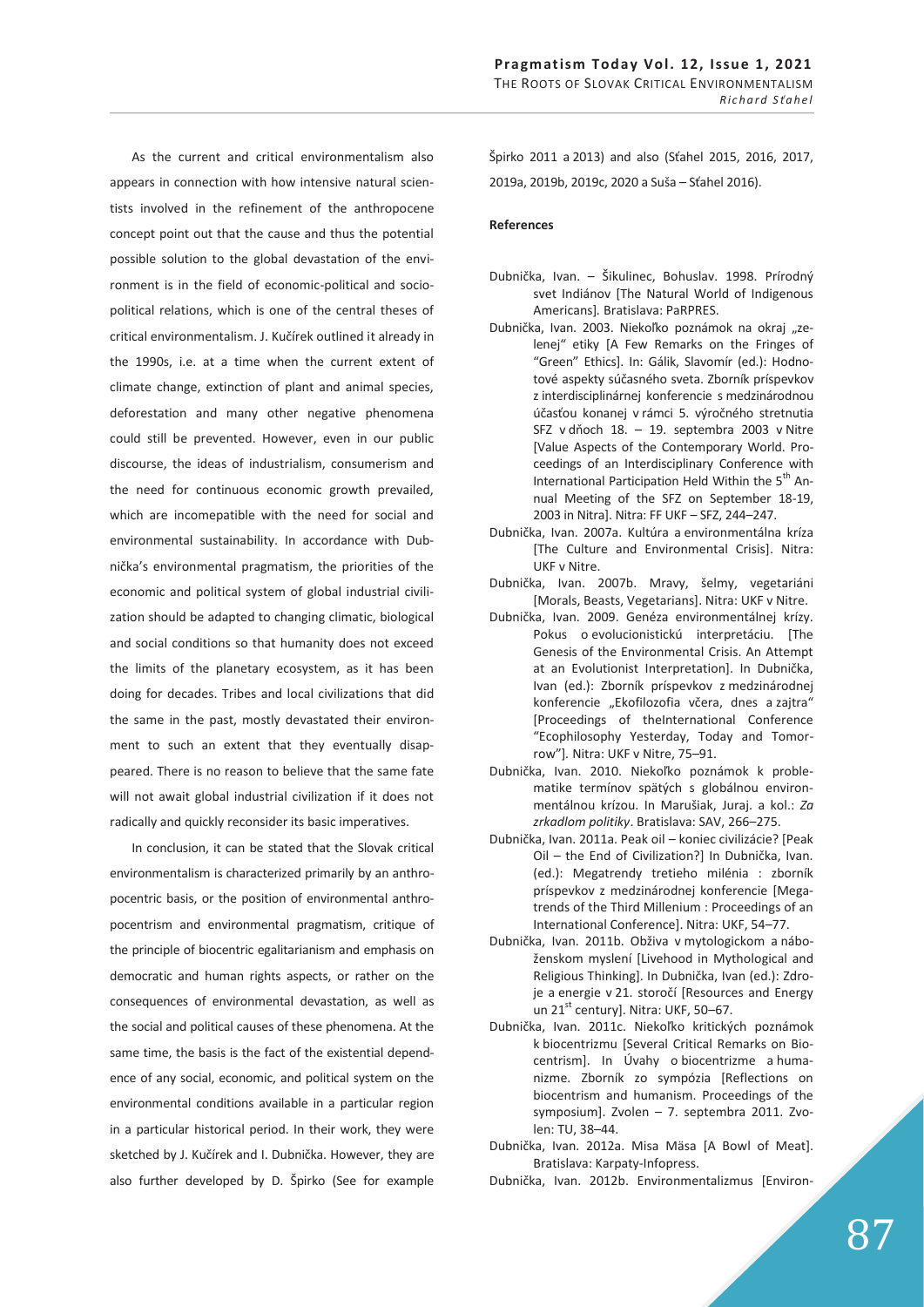mentalism]. In Dřízová, Elena. a kol.: Politológia [Political Science]. Nitra: ENIGMA, 302–314.

- Dubnička, Ivan. 2013a. Šamani, mesiáši, proroci a reformátori [Shamans, Messiahs, Prophets and Reformers]. Nitra: UKF v Nitre.
- Dubnička, Ivan. 2013b. Produkcia nadprodukcie a jej nebiofilný charakter v kultúrnej evolúcii Homo sapiens [Production of Overproduction as a Nonbiophilic Character in Cultural Evolution of Homo Sapienns]. In: (Úvahy) o ľudskosti a ekologickosti človek a jeho ľudskej prirodzenosti a podstate [(Reflections) on humanity and ecology of man and his human nature and essence]. Zvolen: Technická univerzita, 33 – 44.
- Dubnička, Ivan. 2016. Zelené ideály a realita po roku 1989 [Green ideals and reality after 1989]. In: Pekník, Miroslav. a kol.: Pohľady na slovenskú politiku po roku 1989. II. časť [Perspectives on Slovak politics after 1989. II. part]. Bratislava: Ústav politických vied SAV, 484–493.
- Chomsky, Noam. 2013. Mocenské systémy. Rozhovory o globálnych demokratických povstaniach a o nových výzvach americkému impériu [Power systems. Talks on global democratic uprisings and new challenges for American empire]*.* Bratislava: VSSS.
- Jameson, Fredric. 2016. An American Utopia: Dual Power and the Universal Army. Edited by Slavoj Žižek. London – New York: Verso.
- Jemelka, Petr. Lesňák, Slavomír. Rozemberg, Andrej. 2010. Environmentalizmus a slovenská filozofia [Environmentalism and Slovak philosophy]. Trnava: Univerzita sv. Cyrila a Metoda v Trnave.
- Jemelka, Petr. 2016. Reflexe environmentální problematiky v dějinách české a slovenské filosofie [Reflections on environmental issues in the history of Czech and Slovak philosophy]. Praha: Filosofie.
- Kučírek, Juraj. 1992. Filozoficko-etické aspekty ochrany životného prostredia [Philosophical and ethical aspects of environmental protection]. In Diskusie o ekofilozofii [Discussion of ecophilosophy]. Bratislava: SAV, 116–119.
- Kučírek, Juraj. 1993. Antropocentrická reflexia formovania ekologickej paradigm [Anthropocentric reflection on the formation of the ecological paradigm]. In Spory o charakter ekologickej paradigm [Disputes over the nature of the ecological paradigm]. Bratislava: SAV, 160–167.
- Kučírek, Juraj. 1996. Descartovo "pokorenie" prírody [Descartes' "humiliation" of nature]. In Myslime (a žime), aby sme boli. [We think (and live) to be]. Zvolen: KSV FEE TU vo Zvolene, 76–81.
- Kučírek, Juraj. 1998. "Politika a ideológia environmentalizmu" [Politics and ideology of environmentalism]. Civitas – časopis pre politické a sociálne vedy [Civitas – journal for political and social sciences] 4, no. 14: 2–4.
- Kučírek, Juraj. 2008. *Ekofilozofia včera, dnes a zajtra* [Ecophilosophy yesterday, today and tomorrow]. 2st ed. Nitra: UKF v Nitre.

Lause, A. Mark. 2016. "The Cowboys Class Wars. The real

Wild West was the scene of state-organized displacement and mass class struggle, not rugged individualism." Jacobin. Online. Web. 29. Aug. 2016.

<https://www.jacobinmag.com/2016/08/cowbo ys-wild-west-manifest-destiny-expansion/>

- Palovičová, Zuzana. 2012. Kapitoly z aplikovanej etiky IV. Úvod do environmentálnej etiky [Chapters from applied ethics IV. Introduction to environmental ethics]. Prešov: Michal Vaško – Vydavateľstvo.
- Rousseau, Jean-Jacques. 1978. Rozprava o politické ekonomii [Discourse on political economy]. In Rousseau, Jean-Jacques*. Rozpravy* [Discourses]. Praha: Svoboda, 151–199.
- Rousseau, Jean-Jacques. 2010. O pôvode a príčinách nerovnosti medzi ľuďmi [Discourse on the Origin and Basis of Inequality Among Men]. Bratislava: VSSS.
- Skolimowski, Henryk. 2006. "Kozmokracia ako nový stupeň vo vývoji demokracie" [Cosmocracy as a New Stage in the Development of Democracy]. Filozofia 61, no. 3: 234–246.
- Suša, Oleg. Sťahel, Richard. 2016. Environmentální destrukce a sociální devastace [Environmental Destruction and Social Devastation]. Praha: Filosofia.
- Sťahel, Richard. 2015. "Environmentálna zodpovednosť a environmentálna bezpečnosť" [Environmental Responsibility and Environmental Security]. Filozofia 70, no. 1, 1–12.
- Sťahel, Richard. 2016. "Climate Change and Social Conflicts". Perspectives on Global Development and Technology 15, no. 5: 480–496. DOI 10.1163/15691497-12341403.
- Sťahel, Richard. 2017. "Self-limitation as the basis of environmentally sustainable care of the self". HUMAN AFFAIRS 27, no. 4: 444–454. DOI 10.1515/humaff-2017-0036.
- Sťahel, Richard. 2019a. Pojem krízy v environmentálnom myslení [The Concept of Crisis in Environmental Thinking]. Bratislava : IRIS.
- Sťahel, Richard. 2019b. "Lovelockov koncept udržateľného ústupu a jeho konzekvencie" [Lovelock՚s Concept of Sustainable Retreat and its Consequences]. Filozofia 74, no. 5: 352–365.
- Sťahel, Richard. 2019c. "Sustainable development in the shadow of climate change". Civitas : revista de ciências sociais, 19, no. 2: 337–353. DOI: 10.15448/1984-7289.2019.2.31971.
- Sťahel, Richard. 2020. "Environmentalism as a Political Philosophy for the Anthropocene". Anthropocenica : revista de estudos do antropoceno e ecocritica 1, no. 1: 3–22. (online)
- https://doi.org/10.21814/anthropocenica.3089.
- Špirko, Dušan. 1996. "Človek v ústredí, alebo v ústraní?" [A Man in the Centre, or on the Margin?] Filozofia 51, no. 2: 106–111.
- Špirko, Dušan. 2011. Biocentrizmus, humanizmus, zodpovednosť [Biocentrism, Humanism, Responsibility]. In Úvahy o biocentrizme a humanizme. Zborník zo sympózia. [Reflections on biocentrism